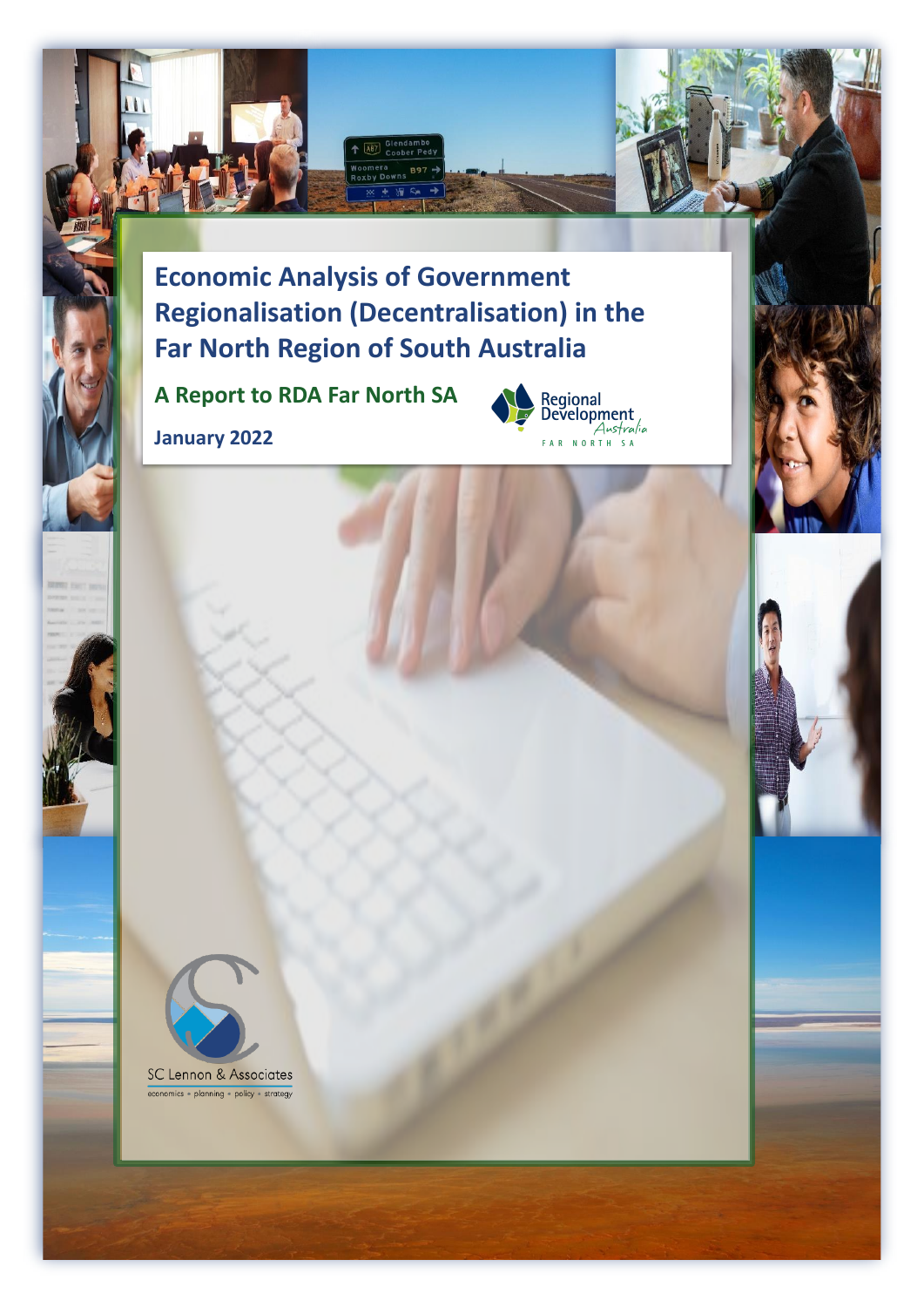#### This report has been prepared by:



SC Lennon & Associates Pty Ltd ACN 109 471 936

PO Box 45 The Gap Queensland 4061 p: (07) 3312 2375 e: [sasha@sashalennon.com.au](mailto:sasha@sashalennon.com.au) w: www.sashalennon.com.au

It has been prepared on behalf of Regional Development Australia Far North



#### **Disclaimer**

This report has been prepared by SC Lennon & Associates Pty Ltd on behalf of Regional Development Australia Far North (RDAFN). It has been prepared on the understanding that users exercise their own skill and care with respect to its use and interpretation. Any representation, statement, opinion or advice expressed or implied in this publication is made in good faith. SC Lennon & Associates Pty Ltd and the individual authors of this report are not liable to any person or entity taking or not taking action in respect of any representation, statement, opinion or advice referred to above.

Cover image sources: istock, Shutterstock, South Australian Tourism Commission and Unsplash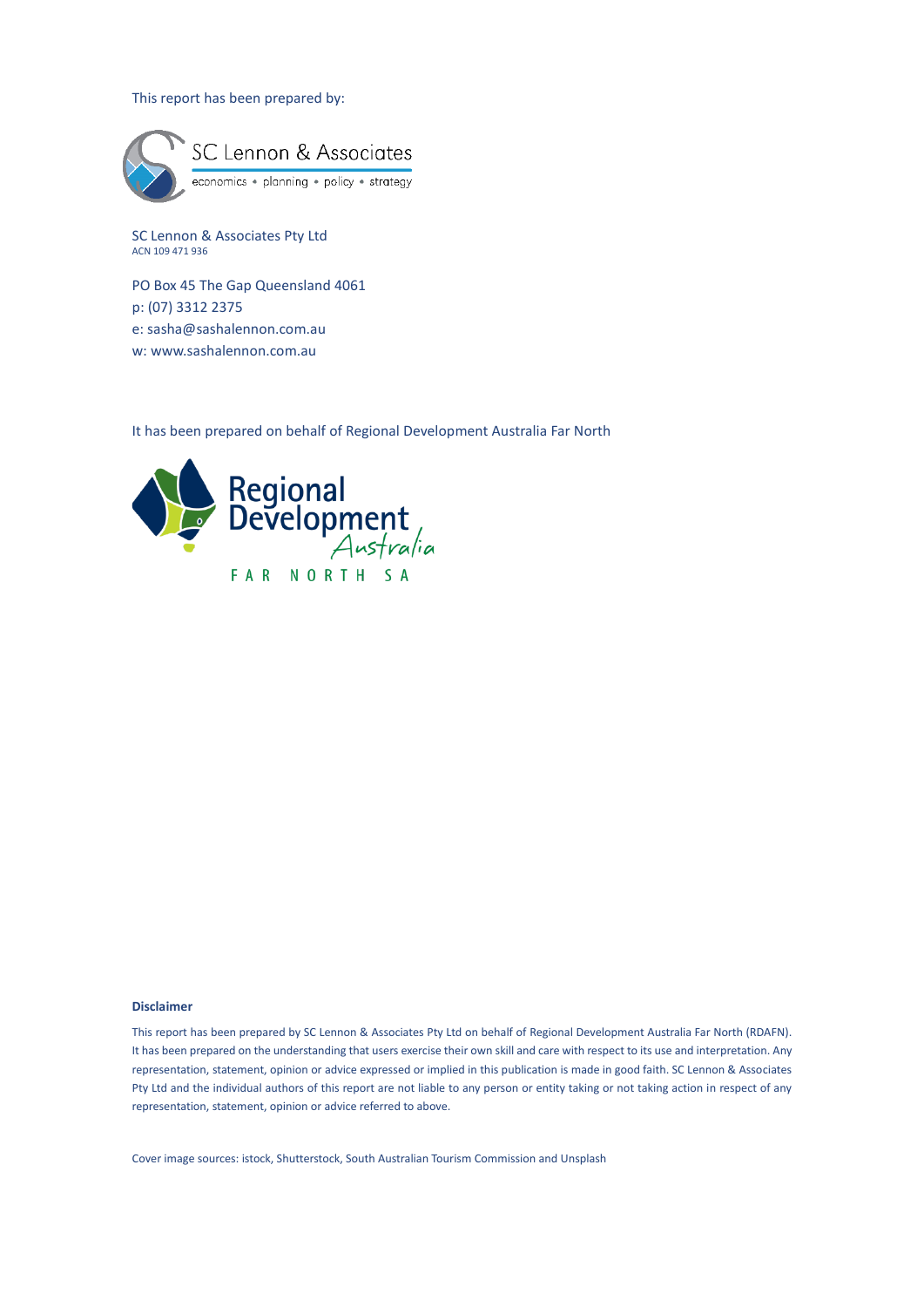# **TABLE OF CONTENTS**

#### **[Executive Summary](#page-4-0)**

| 1. |     |                                                                                  |  |
|----|-----|----------------------------------------------------------------------------------|--|
|    |     |                                                                                  |  |
|    |     | 1.2 Rationale - The Contribution of Australia's Regions to National Prosperity 1 |  |
| 2. |     |                                                                                  |  |
|    |     |                                                                                  |  |
|    |     |                                                                                  |  |
|    | 2.3 |                                                                                  |  |
|    |     |                                                                                  |  |
|    | 2.5 |                                                                                  |  |
|    |     |                                                                                  |  |
|    |     |                                                                                  |  |
| 3. |     |                                                                                  |  |
|    |     |                                                                                  |  |
|    |     |                                                                                  |  |
|    |     |                                                                                  |  |
| 4. |     |                                                                                  |  |

**[Bibliography](#page-19-0)**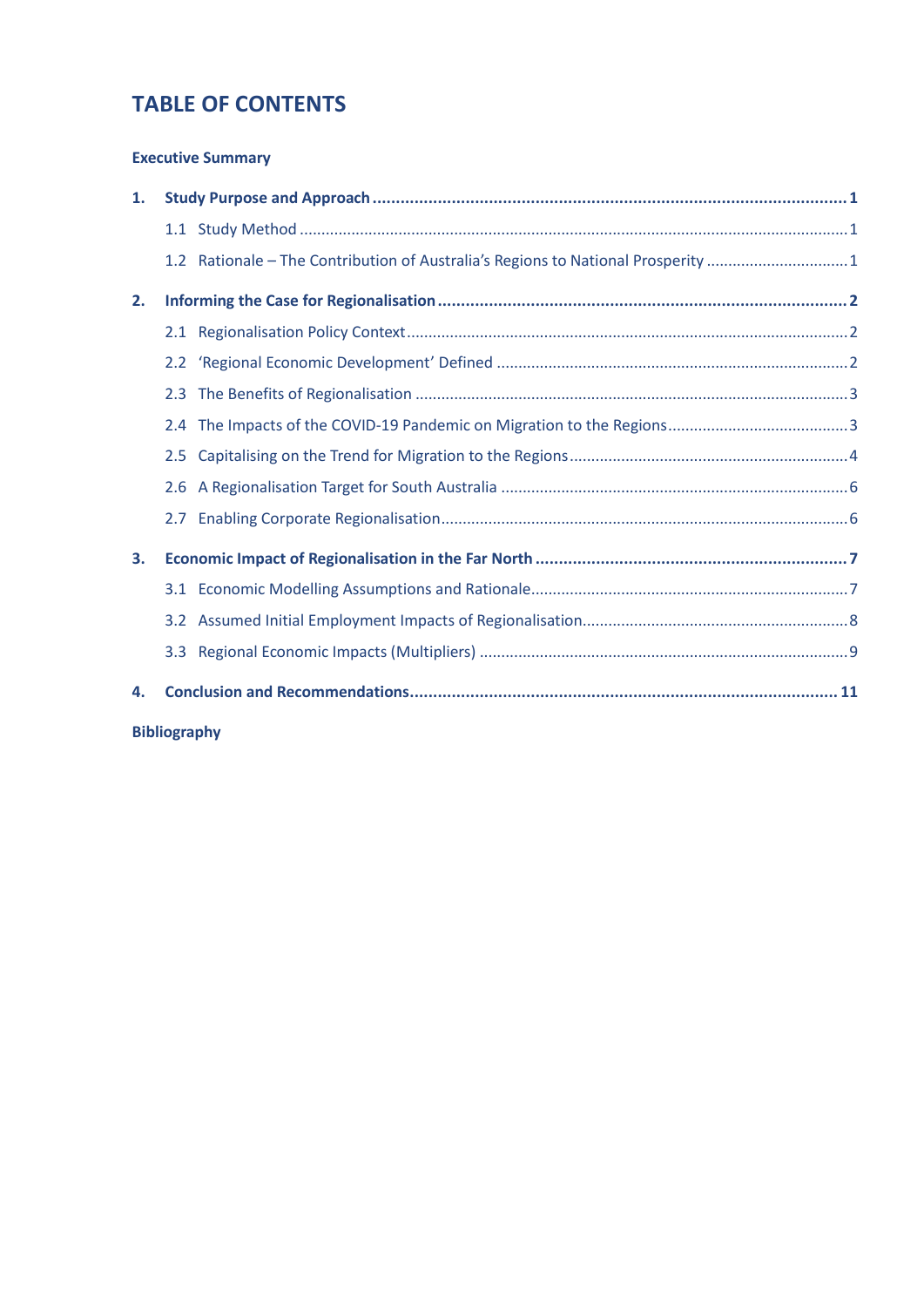# **List of Figures**

| Figure 1. Top 5 LGAs by Annual Growth in Internal Migration, September 2020 to September 2021 5 |
|-------------------------------------------------------------------------------------------------|
|                                                                                                 |

# **List of Tables**

| Table 1. Current Distribution of Local. State and Federal Government Jobs. South Australia 8   |  |
|------------------------------------------------------------------------------------------------|--|
| Table 2. Assumed Re-distribution of Local. State and Federal Government Jobs. South Australia9 |  |
|                                                                                                |  |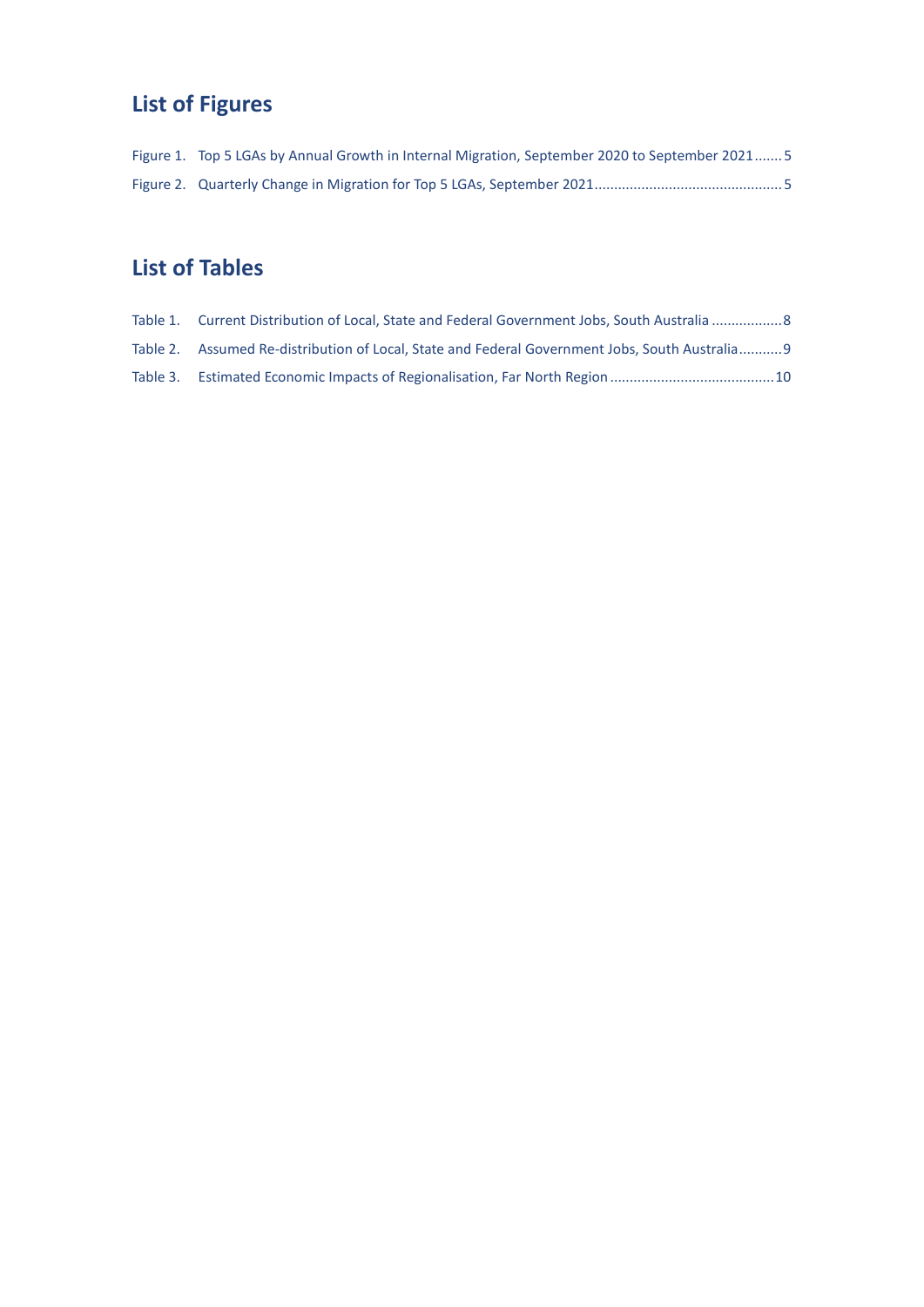#### <span id="page-4-0"></span>**Executive Summary**

This report presents the findings of a study commissioned by Regional Development Australia Far North (RDAFN) to consider and assess the potential economic impacts of regionalisation (also referred to as decentralisation) of government services to the Far North Region of South Australia. The analysis is informed by an overview of current thinking / arguments for regionalisation in Australia, some assumptions about what quantum of government departments might potentially re-locate to the Far North Region from Adelaide and elsewhere and economic modelling of the potential impacts.

According to the House of Representatives Standing Committee on Regional Development and Decentralisation, 'decentralisation' (or regionalisation) can be broadly interpreted. For some, it refers to establishing or relocating public (and private) sector jobs and functions from metropolitan capital cities to regional or rural areas to create sustainable employment opportunities as part of a broader strategy to improve growth and prosperity in these areas. It may also include the establishment or presence of regional offices or out-posted offices in areas where services are needed, and have traditionally existed. In these cases, a head office may be located in a capital city with a network of rural or regional offices elsewhere.

While the Federal Government embarked on a decentralisation program in 2017, as yet, South Australia does not have a formal policy on regionalisation. In its July 2019 submission to the PIRSA Regional Development Strategy Discussion Paper, the Local Government Association of South Australia (SAROC), highlighted the importance of decentralisation as a key policy tool to assist with the growth and development of regional South Australia through enhanced service delivery and population growth, as essential ingredients of regional economic development.

As well as addressing population imbalance and providing employment opportunities, policies aimed at regionalisation, by locating a higher share of government sector jobs in the regions, may bring government services closer to the people they serve, better align government agencies to specialist regional areas and resources, tap into the skills and experience of people living in regional areas and reduce government operating costs. A collateral advantage of regionalisation is reducing the congestion and population pressure on capital cities.

The disruptions caused by the recent COVID-19 pandemic shows that, with these disruptions comes opportunity for regional Australia. Data collected and analysed by the Centre for Population indicates a net shift in migration towards regional areas. This is supported by the Regional Australia Institute, its research showing that, despite lockdowns and travel restrictions in Australia's major capitals, overall population flows from capital cities to regional areas continues to increase. These migration patterns, while short-term, present a strong rationale for areas such as the Far North Region to place greater emphasis on attracting government departments, businesses and people to the region as part of a broader economic development strategy.

Complementing government investments in regionalisation, corporate regionalisation (or decentralisation) offers opportunities for investment in regional Australia that benefits those regions, not only in terms of direct employment, but also in terms of indirect employment and development as a result of those investments.

When considering the potential impacts of government regionalisation, it is important to understand that employment opportunities are not necessarily restricted to those within a relocated government department or agency. Rather, employment opportunities may arise from any increased spending in the regional economy by public sector employees and their families, and from any associated private investment that follows a public sector move to a non-metropolitan area.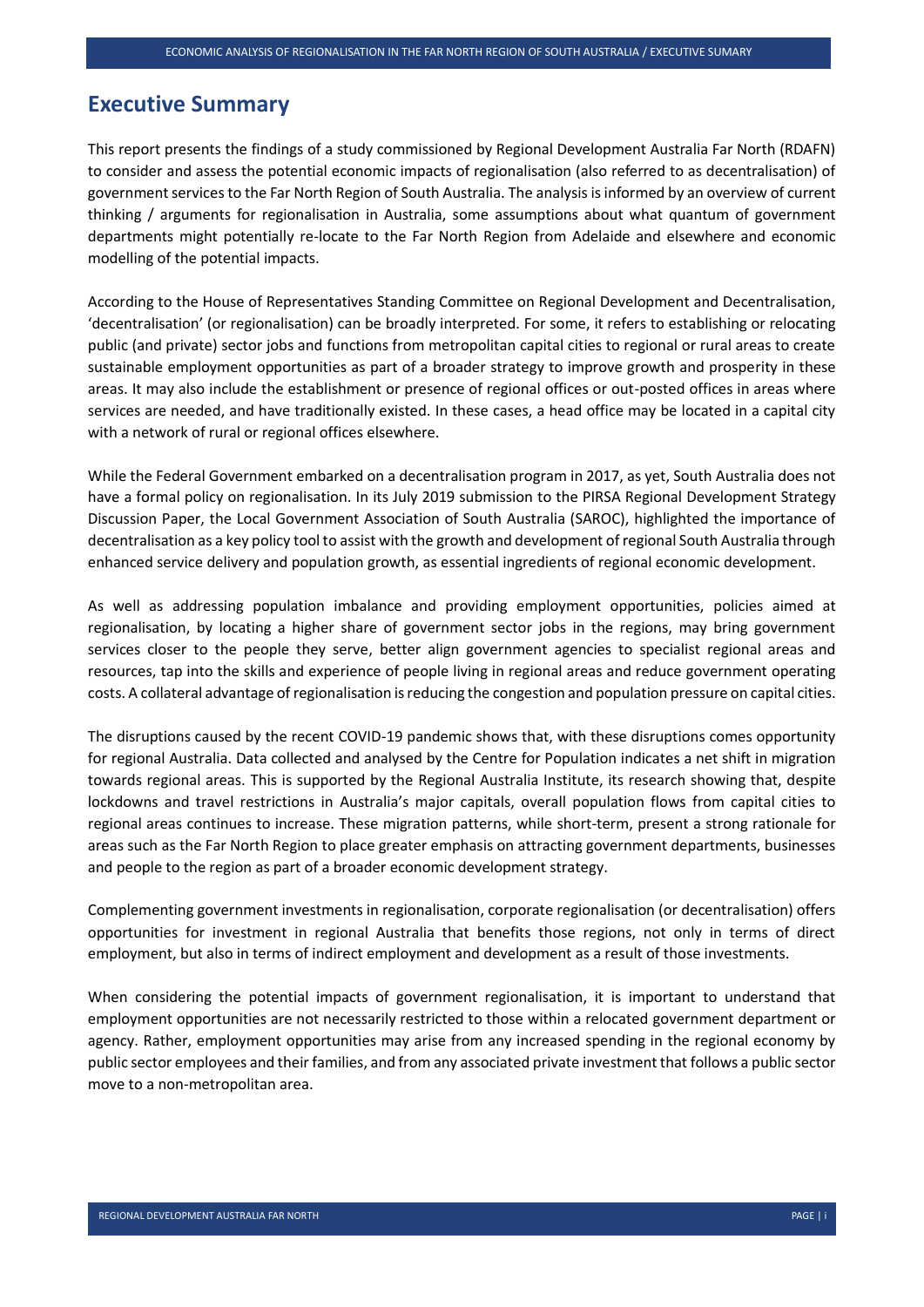The economic analysis presented in this report is driven by a number of assumptions regarding the quantum of government decentralisation to regional South Australia and the Far North Region specifically, using a target set by the Local Government Association of South Australia, that 30% of the State Government public service be based outside Greater Adelaide. This is used as a starting point for the analysis and assumes that 30% of State Government jobs could be located in regional South Australia.

This proposed shift to the regions represents an uplift of 21% of State Government jobs over and above current numbers that would be located in regional South Australia. This means regional South Australia's share of State Government jobs would increase from 1,399 jobs to 4,479 jobs, a direct increase of over 3,000 jobs. It is assumed that the Far North Region's current share of regional South Australia's State Government jobs would increase slightly, from 13% to 15% of the total (of regional South Australia). This means there would be an initial uplift of 492 State Government jobs in the Far North Region over and above the existing 180 jobs.

To complement this ambitious State Government jobs growth target for regional South Australia, it is also assumed that regional South Australia's share of Federal Government jobs in South Australia would increase from 9% to 12% of the total, or from 545 jobs to 951 jobs. The Far North Region already has a healthy share of regional SA's Federal Government jobs. It is conservatively assumed then, that the Far North's current share of regional SA's Federal Government jobs would increase slightly, from 27% to 30% of the total, resulting in an initial uplift of 137 Federal Government jobs in the Far North over and above the 148 jobs currently located in the region.

The combined uplift in State and Federal Government jobs as a result of regionalisation under this scenario, would result in a **direct increase of 629 public sector jobs in the Far North Region** (that is, an additional 492 State Government jobs and 137 Federal Government jobs).

The initial uplift in public sector employment generated by enhanced government regionalisation, will, using the assumptions stated above, result in a further economic stimulus to the Far North Region in the form of output, industry value-added and employment impacts, which will flow though all sectors of the local economy. The associated quantum of corporate investment (regionalisation) is implicitly captured in the resulting increase in output, value-added and employment in these other industries.

To estimate the economic impacts of regionalisation, the assumed initial public sector jobs stimulus has been modelled using the REMPLAN model of the Far North Region economy. The economic modelling shows the impacts, including all direct, supply-chain and consumption effects, is estimated to **increase the Far North Region's output by up to \$181.79 million, industry value-added will increase by up to \$111.88 million and total employment will increase by up to 867 jobs**. These results are summarised below.

|             | <b>Direct Effects</b> | <b>Supply Chain</b><br>(Production-induced) Effects | <b>Consumption-</b><br>induced Effects | <b>Total Impact</b> |
|-------------|-----------------------|-----------------------------------------------------|----------------------------------------|---------------------|
| Output      | \$123.26 million      | $$15.22$ million                                    | $$43.31$ million                       | \$181.79 million    |
| Value-Added | \$77.91 million       | \$7.38 million                                      | $$26.60$ million                       | \$111.88 million    |
| Employment  | 629 jobs              | 58 jobs                                             | 180 jobs                               | 867 jobs            |

#### **Estimated Economic Impacts of Regionalisation, Far North Region**

Source: REMPLAN with interpretations by SC Lennon & Associates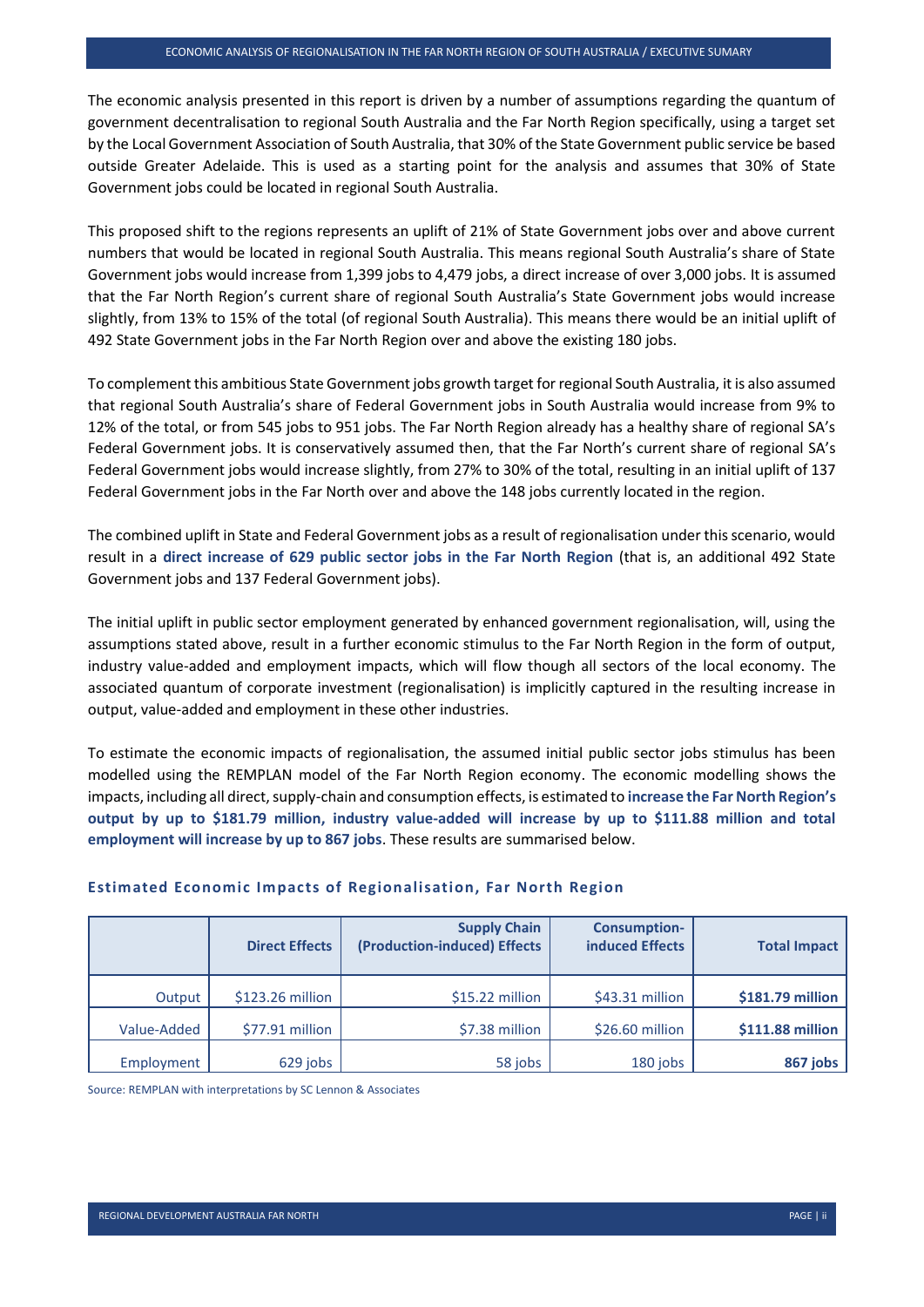The economic analysis demonstrates that the benefits of government-led regionalisation in South Australia will be substantial and if the Far North Region can capture its share, this will result in significant direct and indirect benefits in the form of public sector employment and economic activity, with flow-ons throughout all sectors of the Far North regional economy.

To help the Far North Region progress its case for more government investment in the region and realise these estimated economic benefits through pro-active and tailored regionalisation policies and strategies, it is recommended that RDA Far North:

- Engage with its regional development partners the Outback Communities Authority, Local Councils and others - to share the contents and findings of this report as a means of establishing a shared policy position on regionalisation in the Far North Region.
- Use the contents and findings of this report as the basis for the region's advocacy efforts with State and Federal Government agencies, to present the case for regionalisation in the Far North Region.
- Work with its regional development partners to embed a shared regionalisation policy in all future economic development and investment attraction policy and strategy material.

Progressing these next steps will place the Far North Region on an informed, strategic and co-ordinated pathway to pro-actively support the case for greater government and private sector investment in the Far North Region.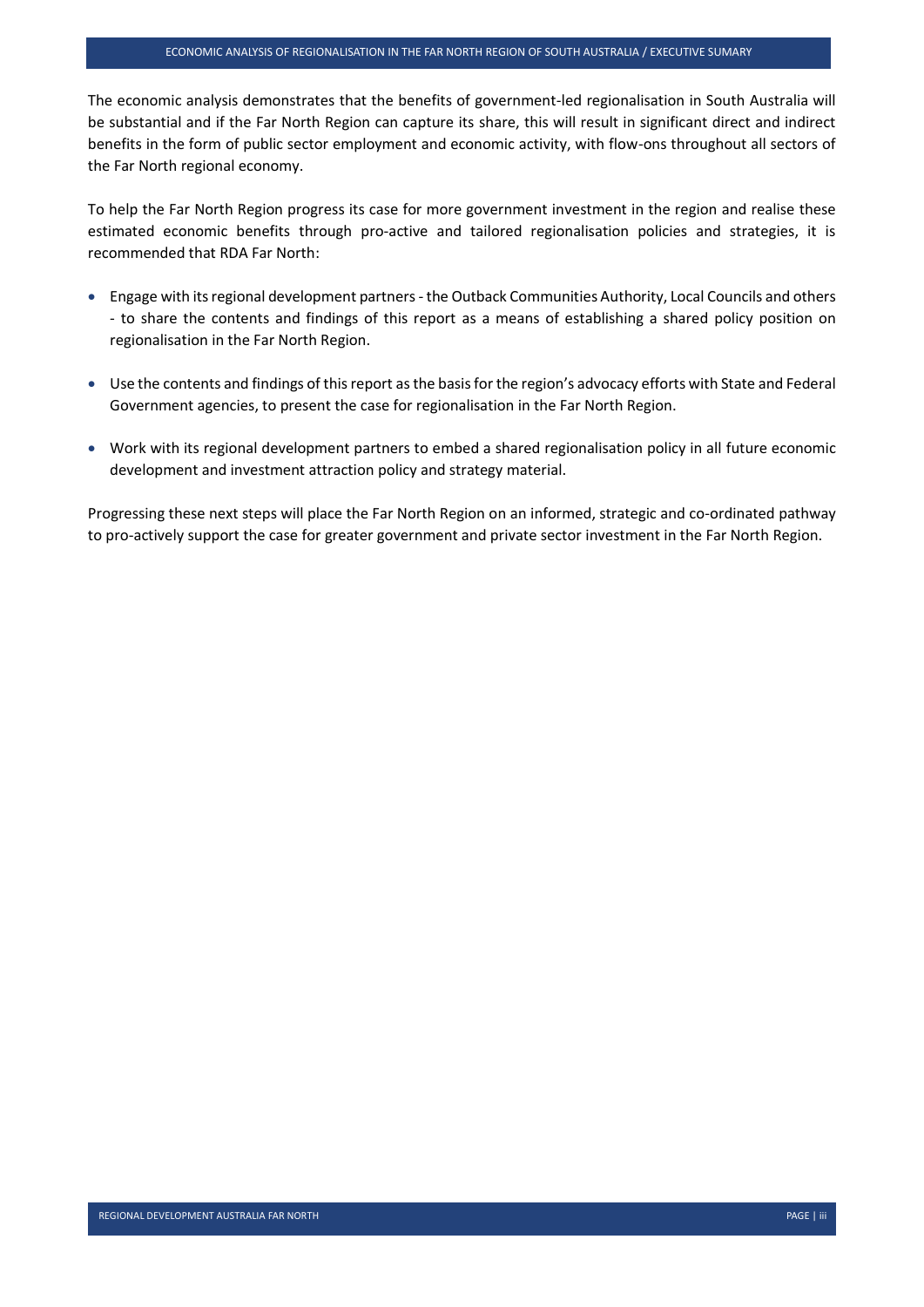#### <span id="page-7-0"></span>**1. Study Purpose and Approach**

#### <span id="page-7-1"></span>**1.1 Study Method**

This brief report presents the findings of a study commissioned by Regional Development Australia Far North (RDAFN) to consider and assess the potential economic impacts of regionalisation (also referred to as decentralisation) of government services and businesses to the Far North Region of South Australia.

The research and analysis is informed by an overview of current thinking / arguments for de-centralisation policy in Australia, some assumptions about what quantum of government departments might potentially re-locate to the Far North Region from Adelaide and elsewhere and economic modelling of the potential impacts.

The estimated economic impacts are driven by the assumed uplift in public sector jobs that could be located in the Far North Region using plausible and informed assumptions. The figures presented herein refer to the initial or direct uplift in government jobs resulting from greater regionalisation of government services to the Far North Region, the associated production-induced and consumption-induced economic multipliers (**output**, **industry value-added** and **employment**) and the total estimated economic impacts through all industries in the Far North Region economy resulting from greater regionalisation to the Far North Region.

#### <span id="page-7-2"></span>**1.2 Rationale – The Contribution of Australia's Regions to National Prosperity**

Policies aimed at regional economic development and 'regionalisation' are justified by the important contribution Australia's regions make to national prosperity. According to the Regional Australia Institute (RAI), regional Australia accounts for around 40 per cent of national economic output and Australia's regional workforce accounts for one-third of national employment.

Regional Australia also exerts a stabilising effect on Australia's economic performance through its collective economic diversity. For example, during the aftermath of the Global Financial Crisis of 2008, the economic growth of Australia's metropolitan areas slowed considerably while regional Australia's contribution to economic output actually increased as a proportion of the total. According to the RAI, in recent years, productivity in regional Australia – as measured by output per worker – has gained on Australia's metropolitan areas across most industries.

Australia's regions are also highly innovative. In an increasingly globalised economy, innovation and greater productivity are arguably the most pressing challenges facing Australia over the next few decades and without improvements in the capacity of Australia's regions to produce, economic development and national prosperity could be compromised.

Collectively, Australia's regions represent a diverse portfolio of economic activity and opportunity and the importance of regional Australia to the national economy means that realising the potential of the regions is critical to securing Australia's future prosperity.

This reinforces the importance of governments – at the local, State and Federal levels – taking a leading role in addressing Australia's regional economic development objective. In South Australia, as elsewhere in Australia, one way that both the State and Federal governments can do this is through a strong commitment to regionalisation.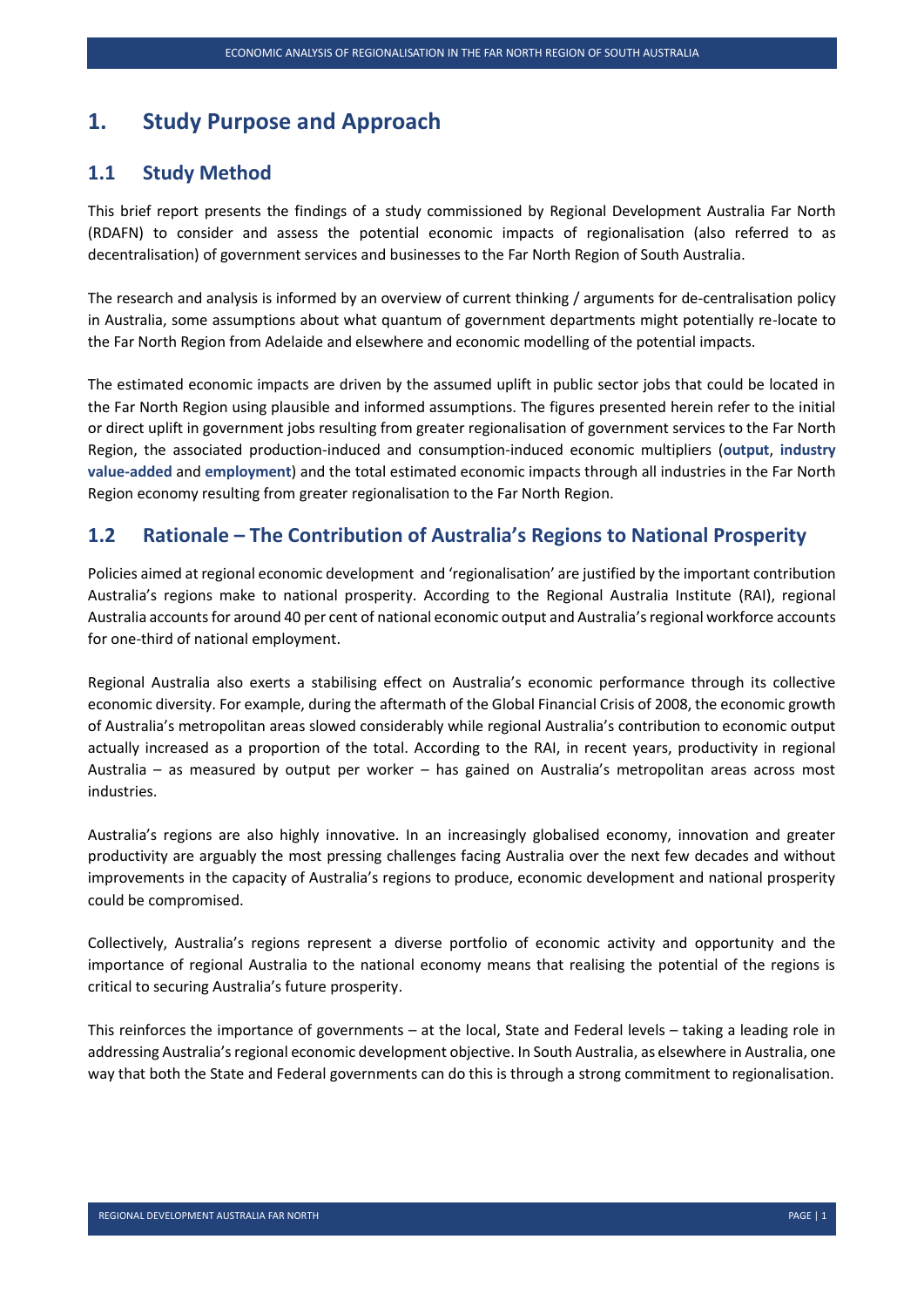### <span id="page-8-0"></span>**2. Informing the Case for Regionalisation**

#### <span id="page-8-1"></span>**2.1 Regionalisation Policy Context**

To provide context to the economic analysis, a review of selected literature and policy statements on regionalisation / regional development and government de-centralisation was undertaken. The reports that were considered include:

- Commonwealth of Australia (June 2018), *Regions at the Ready: Investing in Australia's Future – House of Representatives Standing Committee on Regional Development and Decentralisation*
- Commonwealth of Australia (2018), *House of Representatives Standing Committee on Regional Development and Decentralisation – Issues Paper*
- Local Government Association of South Australia (July 2019), *Submission to the PIRSA Regional Development Strategy Discussion Paper*
- Government of South Australia, PIRSA (2021), *Regional Development Strategy*
- Regional Australia Institute (2015), *The Economic Contribution of Regions to Australia's Prosperity*
- Regional Australia Institute (September 2017), *Submission to the Select Committee on Regional Development and Decentralisation*

In its *Regions at the Ready* report, the House of Representatives Standing Committee on Regional Development and Decentralisation reports that only a small percentage of Australian Public Sector (APS) employees are located outside the metropolitan areas of each state and territory. It states that 5.9% of the Federal Government's workforce are located in South Australia, while the latest population estimates published by the Australian Bureau of Statistics (March 2021) shows that South Australia accounts for 7% of Australia's population. According to the *Regions at the Ready* report, the State with the highest proportion of Australian Public Sector employees in regional areas is New South Wales, with 6% while the lowest is South Australia, with only 0.2%.

In 2017, the Federal Government embarked on a decentralisation program. South Australia, as yet, does not have a formal policy on decentralisation. In its July 2019 submission to the *PIRSA Regional Development Strategy Discussion Paper*, the Local Government Association of South Australia (SAROC), highlighted the importance of decentralisation as a key policy tool to assist with the growth and development of regional South Australia through enhanced service delivery and population growth, as essential ingredients of regional economic development.

#### <span id="page-8-2"></span>**2.2 'Regional Economic Development' Defined**

'Regional economic development' refers to the continuous process of growing a local or regional economy's level of income and capital (wealth) and distributing that wealth (through local expenditure and jobs) to the community. It is defined by the mutually-reinforcing and complementary relationship between improvements in economic activity, employment, community wellbeing, cultural diversity, a sense of 'place' and the environment. Ultimately, economic development is about improving quality of life or, to capture the concept in a single word, it is about 'prosperity'.

The Local Government Association of South Australia's policy statement on economic development is, *"Local government acknowledges the significant role that regional economies play in the economic stability of South Australia. In recognition of the specific needs of the regions, councils shall continue to work with federal and state government, Regional Development Australia Boards and key regional stakeholders to support regional economies"*.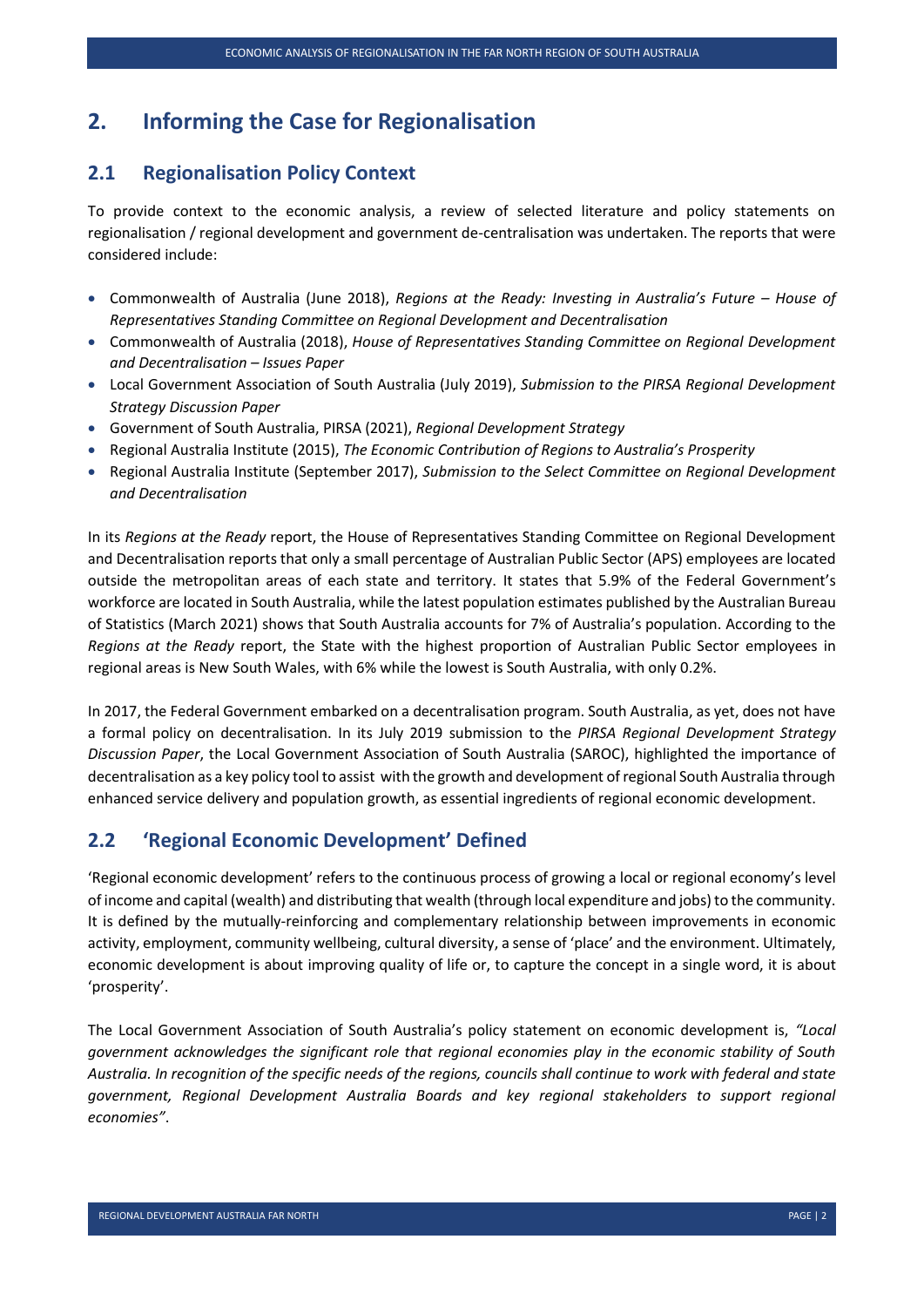Policy efforts to promote improved local service delivery in South Australia's regions, coupled with strategies to invest in infrastructure, amenity (liveability) and human capital (people and jobs) will serve to make the regions more resilient. An increase in population will support further investment in local service delivery and attract more government funding and investment. A growing regional population will also serve to retain existing businesses and attract new investment as confidence in the regions grows. New investment will generate more opportunities for employment, creating a multiplier effect of more people, more investment and more jobs in the regions, along with wages growth and an increase in consumer spending.

Increased investment and expenditure will lead to further economic development. That means more rates for local Councils and taxation revenue the State and Federal governments, which in turn leads to a virtuous cycle of more investment and expenditure in the regions. Simply put, this is the government's (and the community's) return on investment in a strategic, informed and targeted approach to regionalisation in South Australia.

#### <span id="page-9-0"></span>**2.3 The Benefits of Regionalisation**

According to the Parliamentary Standing Committee's *Regions at the Ready* report, the purpose of decentralisation (regionalisation) is two-fold: (1) to facilitate better government through the improved provision of services and development of policy; and (2) to create social and economic opportunities for communities.

The Local Government Association of South Australia (SAROC) promotes one way to deliver services to regional areas and enhance the economic development prospects of regions is through a 'hub and spoke' model, where more government decision-making is decentralised, meaning the need for more government jobs to be located in South Australia's regional areas. It argues that decentralisation of public service is a cornerstone of local decisionmaking. If the public service has senior officers from and/or residing in communities outside of Adelaide, it will start to arrest the 'brain-drain' and rebuild the pool of the next generation community leaders.

The House of Representatives Standing Committee's Issues Paper sets out some of the benefits of decentralising government agencies. It notes that in addition to addressing population imbalance and providing employment opportunities in the regions, decentralisation of government sector jobs may bring government services closer to the people they serve, better align government agencies to specialist regional areas and resources, tap into specialist skills and experience of people living in regional areas and reduce operating costs for government.

The Committee states in its findings that public sector jobs should be more widely distributed throughout Australia, particularly in rural and regional areas and that Australians should not be prevented from joining the public service or having access to government career opportunities because of where they live. A collateral advantage of decentralisation is reducing the congestion and population pressure on capital cities.

#### <span id="page-9-1"></span>**2.4 The Impacts of the COVID-19 Pandemic on Migration to the Regions**

Over the past two years, since the COVID-19 pandemic hit Australian shores, the national economy has been significantly disrupted by social distancing measures and business restrictions, which have curtailed economic activity and impacted employment. According to an article by the Australian Bureau of Statistics [\(https://www.abs.gov.au/articles/one-year-covid-19-aussie-jobs-business-and-economy\)](https://www.abs.gov.au/articles/one-year-covid-19-aussie-jobs-business-and-economy), in the June 2020 quarter, Australia's Gross Domestic Product (GDP) dropped by a record 7 per cent, the second quarter in a row of falls. The following month, the unemployment rate peaked at 7.5 per cent, which was the highest in over 20 years.

As well as causing major disruptions to global business supply chains, the pandemic has had a once-in-a-generation impact on how people live, work and play. Amongst the disruption, however, has been the emergence of new opportunities for growth at a regional level. This is evident in Australia's internal migration movements over the past two years, as many people and businesses have looked to the regions to escape the COVID-induced gloom that has been most pronounced in the capital cities, where large concentrations of people live.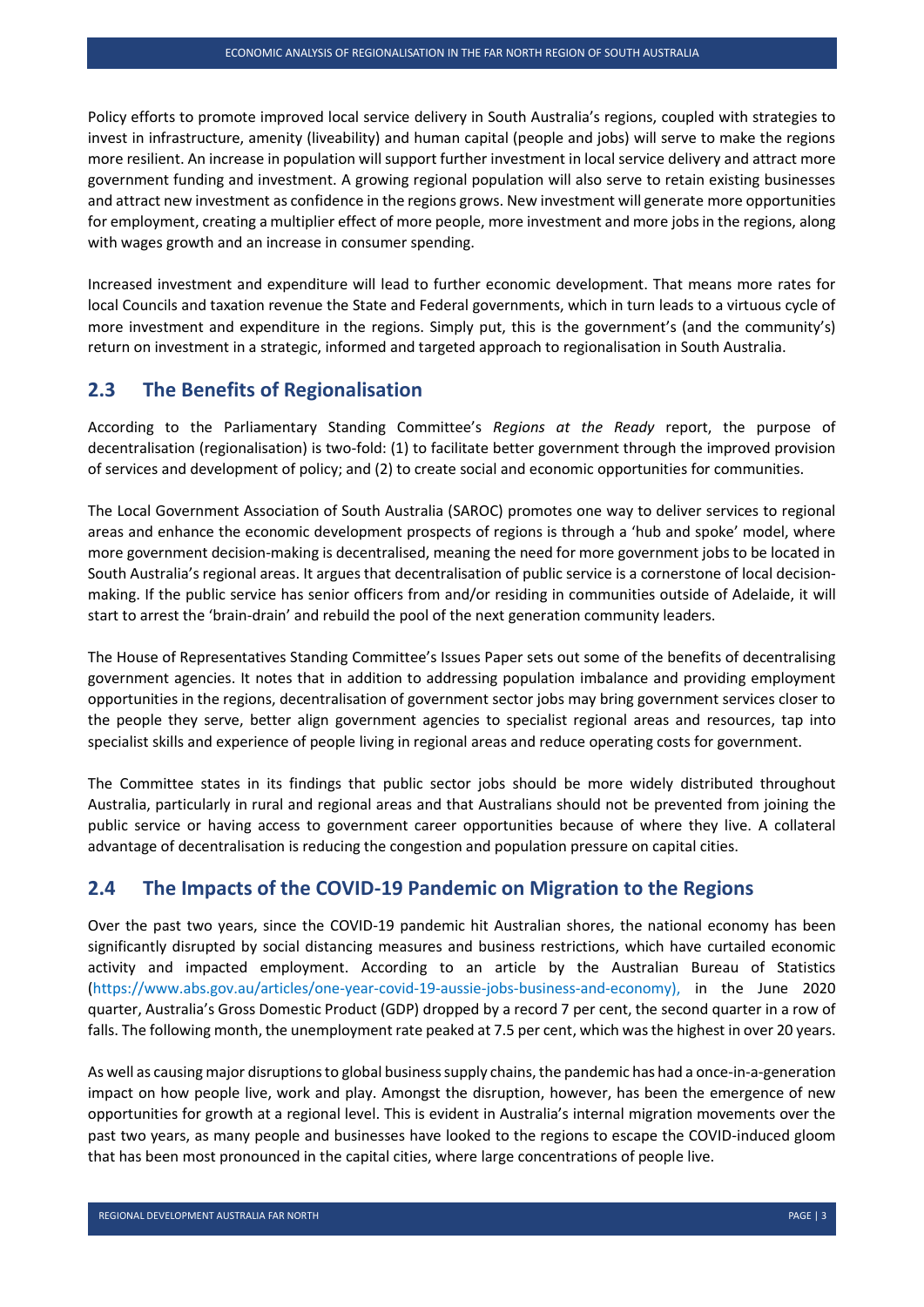According to the Federal Government's Centre for Population (2020), the social, economic and technological impacts of COVID-19 have raised the possibility of a longer-term shift in migration patterns between capital cities and regional areas across Australia. In its report on migration between the cities and the regions, the Centre's central projection scenario sees a net shift in migration away from capital cities in favour of regional areas in 2020- 21, before gradually returning towards the long-run average.

Data collected and analysed by the Centre for Population suggests that there has been a net shift in migration towards regional areas. The impact of the lockdown in Melbourne and Victoria is also evident in these data, with Melbourne experiencing its largest net migration loss on record. The study reveals that Melbourne had a net outflow of 17,200 residents from the city in the 12 months to September 2020. This compares to a loss of just 700 residents in the year to September 2019. This outflow marks the largest net migration loss for Melbourne on record, with the majority of the outflow, 15,400 of the 17,200, occurring in the six months to September 2020.

The Centre for Population highlighted the fact that the flexibility to work remotely, brought on by the response of governments and businesses to deal with periodic lockdowns and social distancing requirements, could be a major disrupter to internal migration, giving people the opportunity to live in more affordable, or lifestyle driven locations. One study showed that prior to COVID-19, 21.5 per cent of people reported working from home at least one day per week. During September 2020, 40.0 per cent of people reported working from home at least once in the last week. $1$ 

#### <span id="page-10-0"></span>**2.5 Capitalising on the Trend for Migration to the Regions**

In September 2021, the Regional Australia Institute (RAI) noted that *"over the past 12 months, more people in Australia have turned their hearts and minds to the opportunities available in our regions than at any other time since Federation"*. It went on to say that *"net migration is at record levels, as are job opportunities beyond the city limits, and our research informs us that one in every five city dwellers want to make the move. The challenge now is to capitalise on this newfound appreciation, not squander it"*.

In its Regional Movers Index, the Regional Australia Institute presents analysis of movements between Australia's regions and capital cities. The September 2021 Regional Movers Index shows that, despite lockdowns and travel restrictions in Australia's major capitals, overall population flows from capital cities to regional areas continued to increase in the September 2021 quarter. It indicates that the number of capital city people moving to the regions edged higher by 2 per cent in the September 2021 quarter and 3 per cent higher than a year earlier.

People moving from capital cities to regional areas accounted for 6.2 per cent of all movers. Population flows in the reverse direction accounted for a slightly larger share of overall movements, up by 0.3 percentage points over the same period. The September 2021 Regional Movers Index reveals that:

- COVID-era migration patterns continue to show a preference for regional areas: capital-city dwellers are moving to the regions in greater numbers, while regional people are electing to stay in place in greater numbers.
- Over the past year, those moving from the capitals to the regions have consistently accounted for a 6.2 per cent share of total movements. Those moving in the other direction have generally accounted for a smaller share, around 4 per cent. Over the past six months however, this share has shrunk from 4.2 per cent to 3.9 per cent, reflecting fewer people moving from the regions to the capitals. This has been key to driving net migration higher over the latest quarter, the index rising by 14 per cent. Net migration is not far off the peak reached 12 months earlier, down by just 8 per cent.

<sup>&</sup>lt;sup>1</sup> Australian Bureau of Statistics (September 2020), Household Impacts of COVID-19 Survey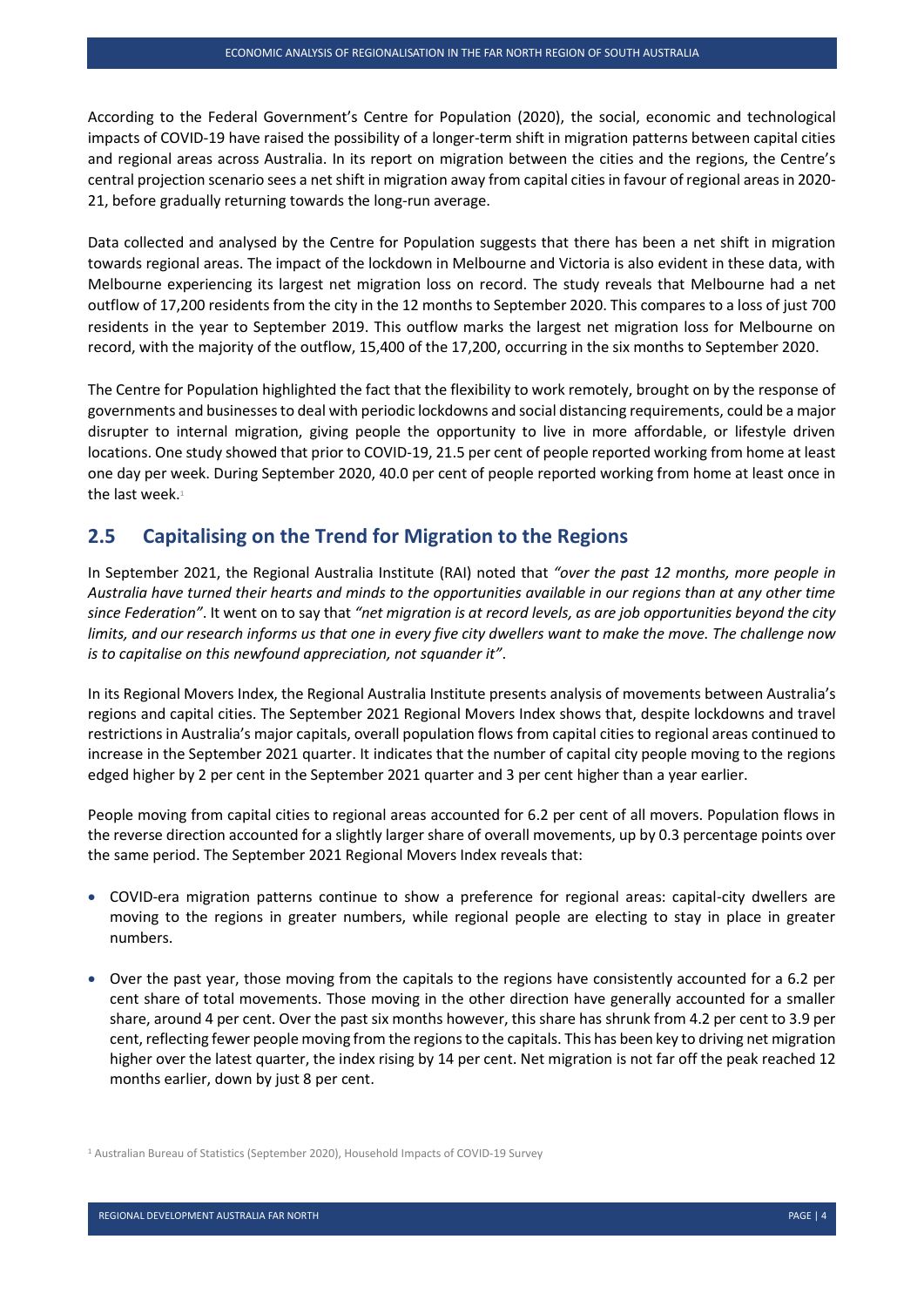Interestingly, over the 12 months to September 2021, the Local Government Area (LGA) of Port Augusta was amongst the top five LGAs in Australia for growth in capital city to regional migration. The South Australian LGA of Wattle Range, which neighbours Mt Gambier, saw the strongest growth in migration from capitals among all LGAs during the 12 months to September 2021. Douglas in Queensland experienced the second largest increase followed by Port Augusta, Moree Plains in New South Wales and Western Downs in Queensland.



#### <span id="page-11-0"></span>**Figure 1. Top 5 LGAs by Annual Growth in Internal Migration, September 2020 to September 2021**

Over the September 2021 quarter however, the number capital city people moving into Wattle Range and Western Downs declined (by 33 per cent and 11 per cent, respectively). The Douglas, Port Augusta and Moree Plains LGAs each experienced growth (up by 12 per cent, 50 per cent and 87 per cent, respectively).



#### <span id="page-11-1"></span>**Figure 2. Quarterly Change in Migration for Top 5 LGAs, September 2021**

Source: Regional Australia Institute with interpretations by SC Lennon & Associates

These migration patterns, while short-term in nature, present a strong rationale for areas such as the Far North Region of South Australia, to place greater emphasis on attracting government departments, businesses and people to the region as part of a broader economic development strategy.

Source: Regional Australia Institute with interpretations by SC Lennon & Associates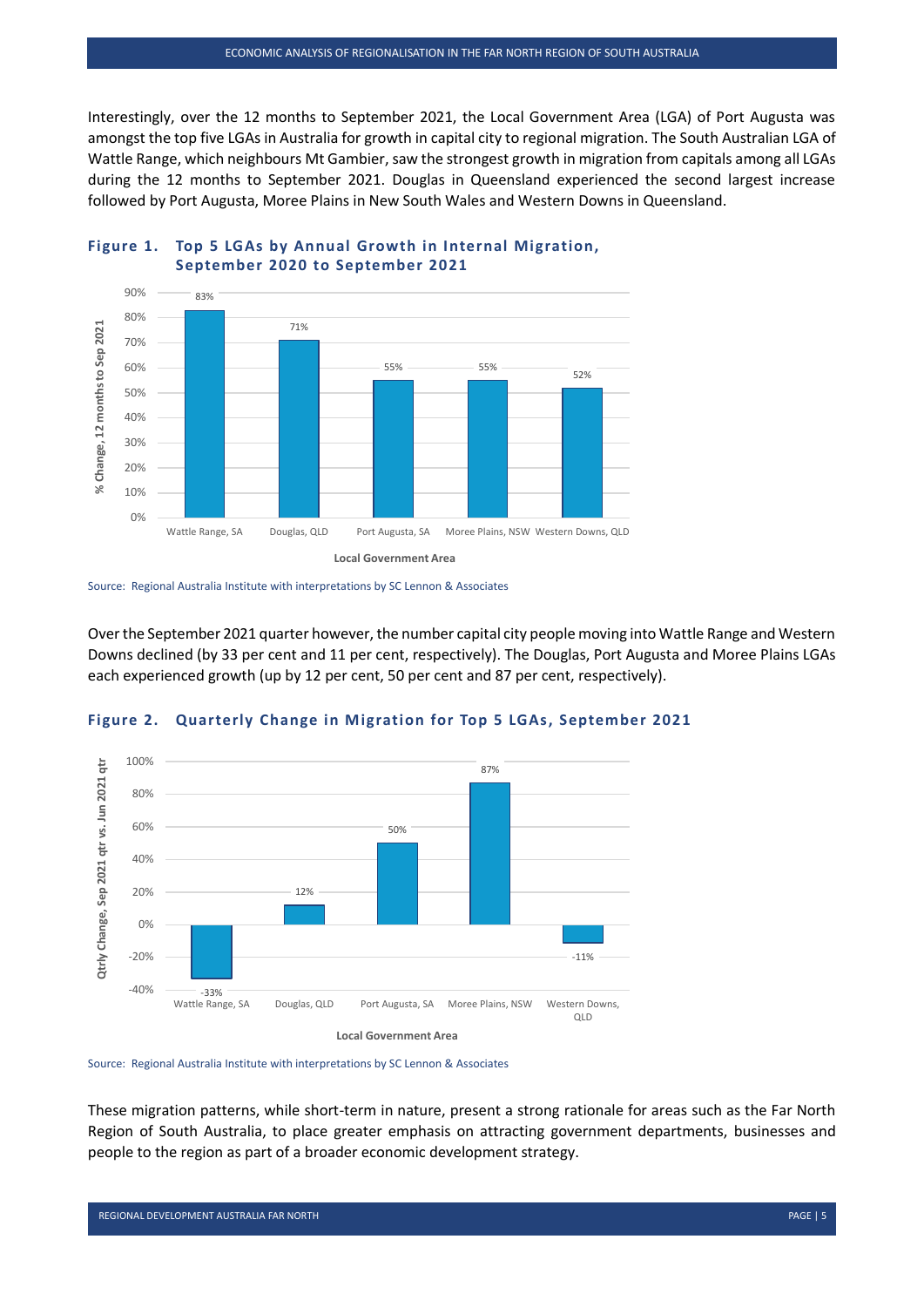#### <span id="page-12-0"></span>**2.6 A Regionalisation Target for South Australia**

According to the House of Representatives Standing Committee on Regional Development and Decentralisation, 'decentralisation' can be broadly interpreted. For some people, it refers to establishing or relocating public (and private) sector jobs and functions from metropolitan capital cities to regional or rural areas. As a strategy to support regional and rural towns, decentralisation seeks to create sustainable employment opportunities as part of a broader strategy to improve growth and prosperity in these areas.

For others, decentralisation may also include the establishment or presence of regional offices or out-posted offices in areas where services are needed and have traditionally existed; for example Centrelink, Medicare and Australia Post offices have distributed workforces across the country. In these cases, a head office may be located in a capital city with a network of rural or regional offices elsewhere.

In support of the case for decentralisation / regionalisation, SAROC argues for 30% of the State Government public service to be based outside Greater Adelaide and for this to be linked with the 'Royalties for Regions' program to support new, strategic and catalytic regional infrastructure. It states that enabling regional leaders to contribute meaningfully to inform the distribution of the collected funds in terms of prioritisation of spend would go some way to building, retaining and attracting those local leaders.

Equally, if not more important, is the contribution the private sector can make to regional economic development through regionalisation. The House of Representatives Standing Committee highlighted the fact that a key to regional development is to facilitate corporate investment in regional areas, on the understanding that growing regional economies will unlock their potential, from which the whole nation will benefit.

Neither the House of Representatives Standing Committee or SAROC put forward a recommended target for relocating private sector businesses and investment from the cities to the regions. To do so for the purposes of this report would be fraught with the potential for significant inaccuracies given the complexities of industry dynamics and supply chains at a State and national level. It is recommended that more in-depth research would be required to accurately estimate and quantify the potential uplift in private sector investment that could be attracted to the regions from the cities, and more specifically, to the Far North Region. More important for public policy purposes, is to concentrate on the 'enabling' role governments at all levels play in encouraging more business investment, employment and development in the regions.

#### <span id="page-12-1"></span>**2.7 Enabling Corporate Regionalisation**

As well as considering the role of government decentralisation in promoting regional economic development, the House of Representatives Standing Committee explored the concept of corporate decentralisation. The report refers to corporate decentralisation as: businesses re-locating to the regions or to regional cities rather than the major population centres of the state capitals; or businesses maintaining their head-office in a state capital but decentralising some or all of their operations around the country. In each case, 'corporate decentralisation' is about corporations making investments in regional Australia that are of benefit to those regions, not only in terms of direct employment, but also in terms of indirect employment and development as a result of those investments.

While there will be a need for some government investment in terms of fundamental infrastructure, it is considered that the best way of developing the regions is through the private sector rather than by relying on government agencies and/or public sector decentralisation. And the best thing governments can do to facilitate corporate decentralisation is to create the right conditions and policy framework for private entities to invest in regional Australia.

So, while business and industry 'drives' regional economic development, government agencies, regional development organisations such as Regional Development Australia Boards and local government authorities can provide, support and influence the 'enablers' of regional economic development, that is, the services, infrastructure and support mechanisms required to facilitate access to economic opportunity.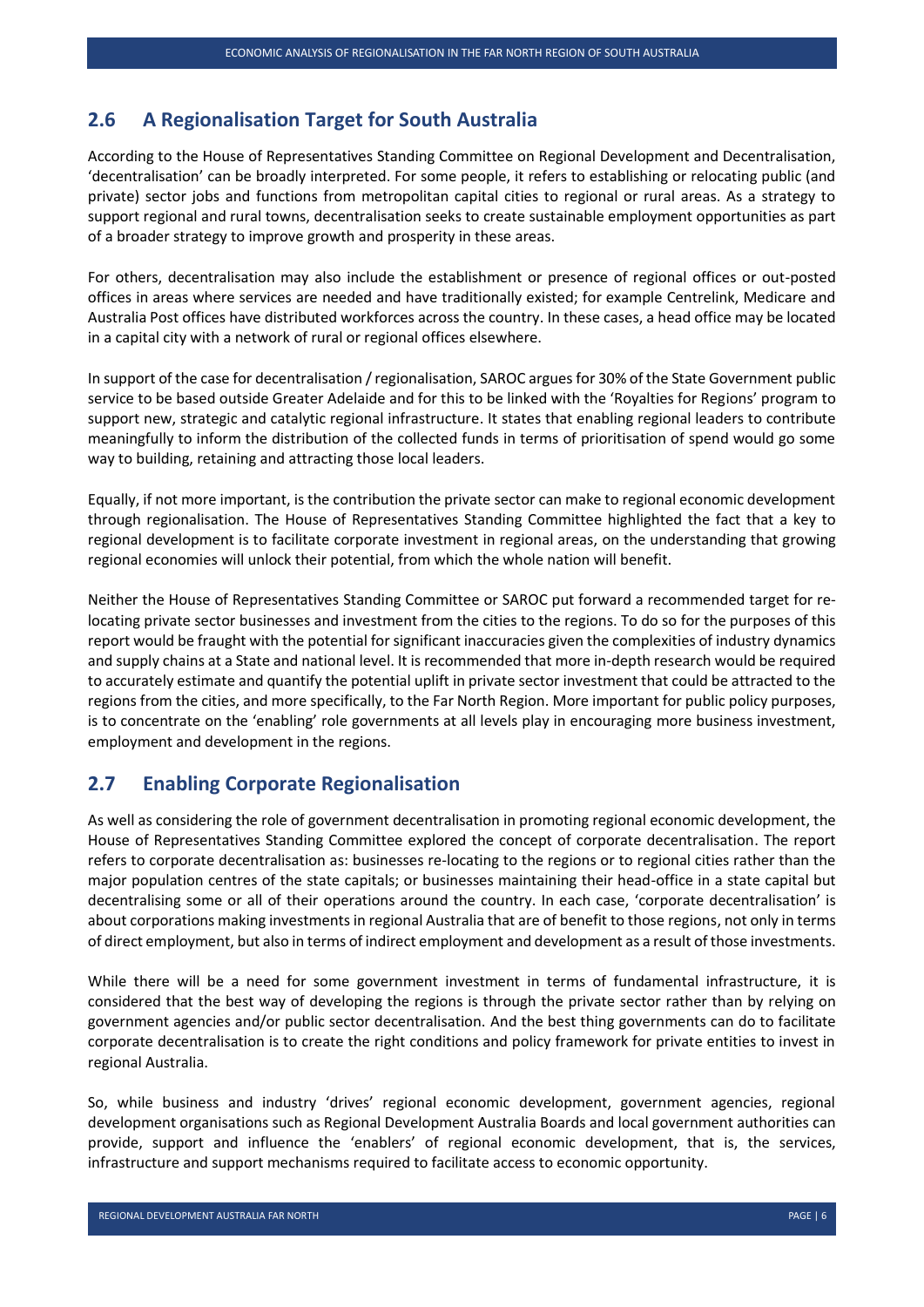#### <span id="page-13-0"></span>**3. Economic Impact of Regionalisation in the Far North**

#### <span id="page-13-1"></span>**3.1 Economic Modelling Assumptions and Rationale**

For the purpose of economic analysis, the potential impacts of government regionalisation policy on the Far North Region of South Australia is driven by a consideration of the potential for an increase in public sector jobs that would accompany any relocation (either in whole or in part) or establishment of government services in the Far North Region.

Assumptions are made regarding the quantum of government decentralisation to regional South Australia and the Far North Region specifically, using a target set by the Local Government Association of South Australia, that 30% of the State Government public service be based outside Greater Adelaide. This is used as a starting point for the analysis, with assumptions also made about the level of Federal Government decentralisation that could be captured by regional South Australia and the Far North Region specifically.

As noted in the House of Representatives Standing Committee's Issues Paper on Regional Development and Decentralisation, when considering the potential impacts of government regionalisation, it is important to understand that employment opportunities are not necessarily restricted to those within a relocated government department or agency. Rather, employment opportunities may arise from any increased spending in the regional economy by public sector employees and their families, and from any associated private / corporate investment that follows a public sector move to a non-metropolitan area. These 'economic flow-ons', including increases in private sector activity through growth from within or relocation from elsewhere (external investment) are captured in the economic analysis presented below.

With respect to corporate regionalisation, it is difficult to make assumptions about what level of additional investment might be captured by regional South Australia and the Far North Region in particular. It is considered that public sector regionalisation plays an important role in this regard by providing a signal to the private sector, or certain industries at least, that investment in the regions is a viable proposition.

The estimated 'uplift' in public administration jobs generated by government investment in regional South Australia, would flow through to other sectors in the economy in the form of production-induced and consumption-induced multipliers. The associated quantum of corporate investment (regionalisation) is implicitly captured in the resulting increase in output, value-added and employment in these other industries.

The economic analysis begins with a consideration of the distribution of government administration and other public sector jobs between metropolitan (Greater Adelaide) and regional (remainder of) South Australia using ABS Census data. This shows that of the approximately 52,000 Local Government, State and Federal Government and other public sector jobs (including Defence jobs) in South Australia, 86% are in metropolitan Adelaide and 14% are in regional South Australia.

ABS Census data shows that public administration jobs include those in local government, State Government and Central (Federal) Government, as well as Defence jobs, jobs in Justice, Public Order, Safety and Regulatory Services and Government Representation. Taking a conservative approach to the economic impact analysis, a 'regionalisation' scenario is put forward herein, one which considers a potential uplift in both State Government and Federal Government jobs in regional South Australia. It is assumed that, through the multiplier effects of this initial uplift in government jobs, other public sector jobs, such as regulatory services for example, would follow in line with anticipated population growth.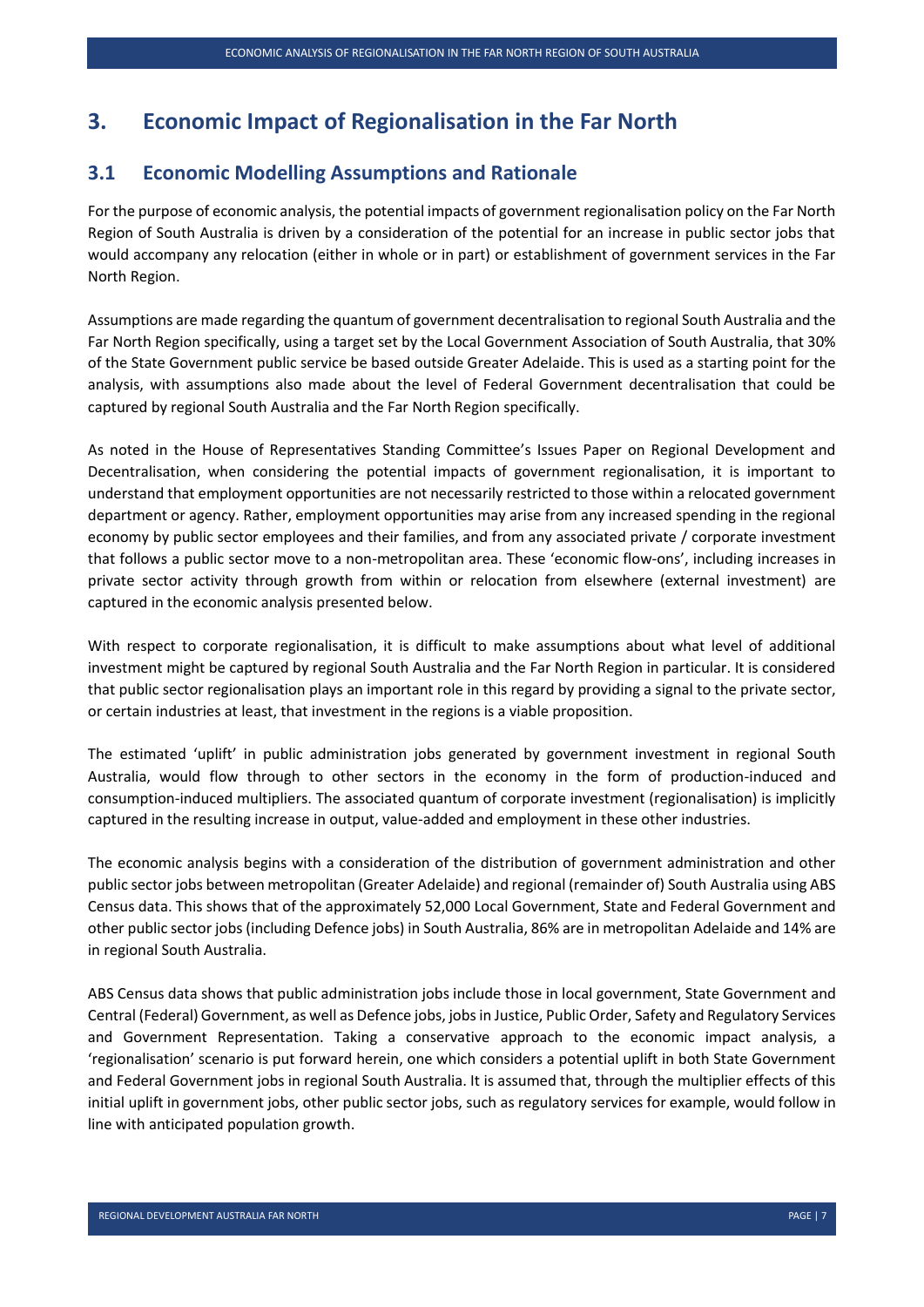As stated earlier, the estimated 'uplift' in public administration jobs generated by government investment in regional South Australia, would also flow through to other sectors in the economy in the form of productioninduced and consumption-induced multipliers. The associated quantum of corporate investment (regionalisation) is therefore, implicitly captured in the resulting increase in output, value-added and employment in these other industries.

#### <span id="page-14-0"></span>**3.2 Assumed Initial Employment Impacts of Regionalisation**

There are approximately 1,200 Local Government, State and Federal Government and other public sector workers (including Defence workers) working in the Far North Region, which is approximately 2% of South Australia's total and 17% of regional South Australia's total.

The data shows that of the approximately 15,000 State Government jobs in South Australia, 91% are located in metropolitan Adelaide and just 9% are in regional South Australia (while 1% are located in the Far North Region).

Of the approximately 7,900 Federal Government jobs in South Australia, 93% are located in metropolitan Adelaide and just 7% are in regional South Australia (while 2% are located in the Far North Region).

| Sub-sector                                | <b>Far North Region</b> |                                      | <b>Regional South</b><br><b>Australia</b> |                           | <b>Metropolitan</b><br><b>Adelaide</b> |                           | <b>South Australia</b> |                                  |
|-------------------------------------------|-------------------------|--------------------------------------|-------------------------------------------|---------------------------|----------------------------------------|---------------------------|------------------------|----------------------------------|
| <b>Public Administration &amp; Safety</b> | <b>Number</b>           | $%$ of<br><b>Regional</b><br>SA jobs | <b>Number</b>                             | $%$ of<br>SA-wide<br>jobs | <b>Number</b>                          | $%$ of<br>SA-wide<br>jobs | <b>Number</b>          | $%$ of<br><b>SA-wide</b><br>jobs |
| Local Government Administration           | 267                     | 10%                                  | 2.704                                     | 31%                       | 6.150                                  | 69%                       | 8,854                  | 100%                             |
| <b>State Government Administration</b>    | 180                     | 13%                                  | 1.399                                     | 9%                        | 13.531                                 | 91%                       | 14.930                 | 100%                             |
| <b>Federal Government Administration</b>  | 148                     | 27%                                  | 545                                       | 7%                        | 7.377                                  | 93%                       | 7.922                  | 100%                             |
| <b>Other Public Sector Jobs</b>           | 604                     | 24%                                  | 2.569                                     | 13%                       | 17.535                                 | 87%                       | 20.104                 | 100%                             |
| <b>Total</b>                              | 1,199                   | 17%                                  | 7.217                                     | 14%                       | 44,593                                 | 86%                       | 51,810                 | 100%                             |

#### <span id="page-14-1"></span>**Table 1. Current Distribution of Local, State and Federal Government Jobs, South Australia**

Source: REMPLAN and ABS Census of Population and Housing with interpretations by SC Lennon & Associates

As stated earlier, SAROC's proposal is for 30% of State Government public service jobs to be based outside Greater Adelaide. This proposed shift therefore represents an uplift of 21% of State Government jobs over and above current numbers that would be located in regional South Australia. This target uplift in regional South Australia's share of State Government jobs has been assumed in this regionalisation scenario. This means regional South Australia's share of State Government jobs would increase from 1,399 jobs to 4,479 jobs, a direct increase of over 3,000 jobs.

It is assumed that the Far North Region's current share of regional South Australia's State Government jobs would increase slightly, from 13% to 15% of the total. This means there would be an initial uplift of 492 State Government jobs in the Far North Region over and above the existing 180 jobs.

To complement this ambitious State Government jobs growth target for regional South Australia, it is also assumed that regional South Australia's share of Federal Government jobs in South Australia would increase from 9% to 12% of the total, or from 545 jobs to 951 jobs. It is assumed that the Far North Region's current share of regional South Australia's Federal Government jobs would increase slightly, from 27% to 30% of the total. This means there would be an initial uplift of 137 Federal Government jobs in the Far North Region over and above the existing 148 jobs.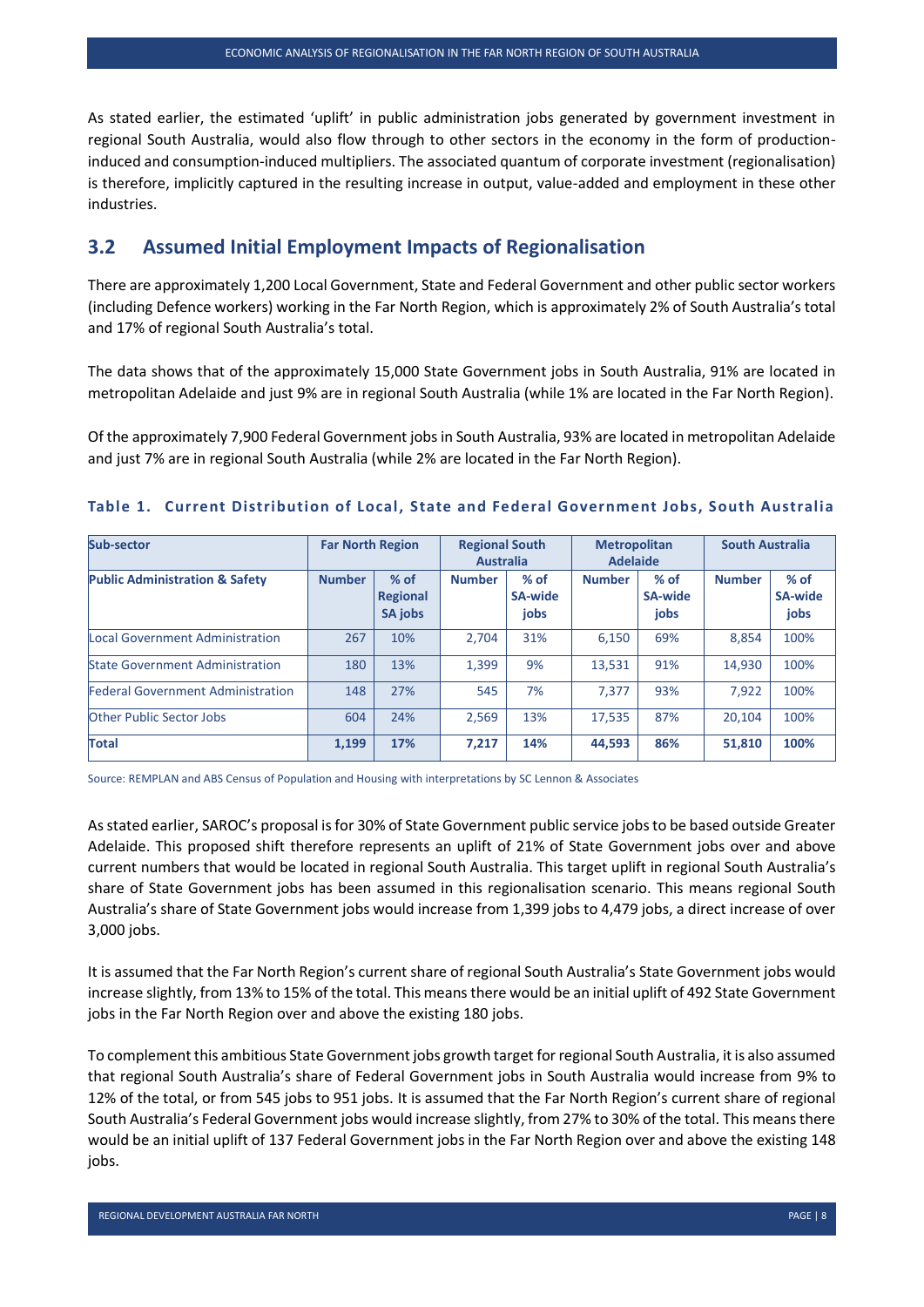| Sub-sector                                | <b>Far North Region</b> |                                             | <b>Regional South</b><br><b>Australia</b> |                           | <b>Metropolitan</b><br><b>Adelaide</b> |                                  | <b>South Australia</b> |                                  |
|-------------------------------------------|-------------------------|---------------------------------------------|-------------------------------------------|---------------------------|----------------------------------------|----------------------------------|------------------------|----------------------------------|
| <b>Public Administration &amp; Safety</b> | <b>Number</b>           | $%$ of<br><b>Regional</b><br><b>SA jobs</b> | <b>Number</b>                             | $%$ of<br>SA-wide<br>jobs | <b>Number</b>                          | $%$ of<br><b>SA-wide</b><br>jobs | <b>Number</b>          | $%$ of<br><b>SA-wide</b><br>jobs |
| Local Government Administration           | 267                     | 10%                                         | 2.704                                     | 31%                       | 6.150                                  | 69%                              | 8.854                  | 100%                             |
| <b>State Government Administration</b>    | 672                     | 15%                                         | 4.479                                     | 30%                       | 10.451                                 | 70%                              | 14.930                 | 100%                             |
| <b>Federal Government Administration</b>  | 285                     | 30%                                         | 951                                       | 12%                       | 6.971                                  | 88%                              | 7.922                  | 100%                             |
| <b>Other Public Sector Jobs</b>           | 604                     | 24%                                         | 2.569                                     | 13%                       | 17.535                                 | 87%                              | 20.104                 | 100%                             |
| <b>Total</b>                              | 1,828                   | 17%                                         | 10.703                                    | 21%                       | 41,107                                 | 79%                              | 51.810                 | 100%                             |

#### <span id="page-15-1"></span>**Table 2. Assumed Re-distribution of Local, State and Federal Government Jobs, South Australia**

Source: REMPLAN and ABS Census of Population and Housing with interpretations by SC Lennon & Associates

The combined uplift in State and Federal Government jobs as a result of regionalisation under this scenario, would result in a **direct increase of 629 public sector jobs in the Far North Region** (that is, an additional 492 State Government jobs and 137 Federal Government jobs). There will be multiplier impacts associated with this uplift, in the form of economic output, industry value-added and additional employment.

#### <span id="page-15-0"></span>**3.3 Regional Economic Impacts (Multipliers)**

The initial uplift in public sector employment generated by enhanced government regionalisation in South Australia, will, using the assumptions stated above, result in a further economic stimulus to the Far North Region in the form of output, industry value-added and employment impacts, which will flow though all sectors of the local economy. To estimate these impacts, the assumed initial public sector jobs stimulus has been modelled using the REMPLAN model of the Far North Region economy, with the results shown below.

#### **Employment Impacts**

From the direct stimulus of 629 public sector jobs, flow-on supply-chain effects in terms of local purchases of goods and services are anticipated, and it is estimated that these indirect impacts would result in the gain of a further 58 jobs in the Far North Region. This represents a Type 1 Employment multiplier of 1.092.

The associated increase in direct and indirect output and the corresponding creation of jobs in the Far North Region economy are expected to result in an increase in the wages and salaries paid to employees. A proportion of these wages and salaries are typically spent on consumption and a proportion of this expenditure is captured in the local (Far North) economy. The consumption effects under this scenario are estimated to further boost employment by 180 jobs.

Total employment, including all direct, supply-chain and consumption effects is estimated to increase by up to 867 jobs. This represents a Type 2 Employment multiplier of 1.378.

#### **Output Impacts**

Public sector investment which results in the direct addition of 629 jobs in the Far North Region economy will bring with it an associated uplift in economic output of \$123.26 million. From this direct increase in output of \$123.26 million, it is estimated that the demand for intermediate goods and services would rise by \$15.22 million. This represents a Type 1 Output multiplier of 1.124. These supply-chain effects include multiple rounds of flow-on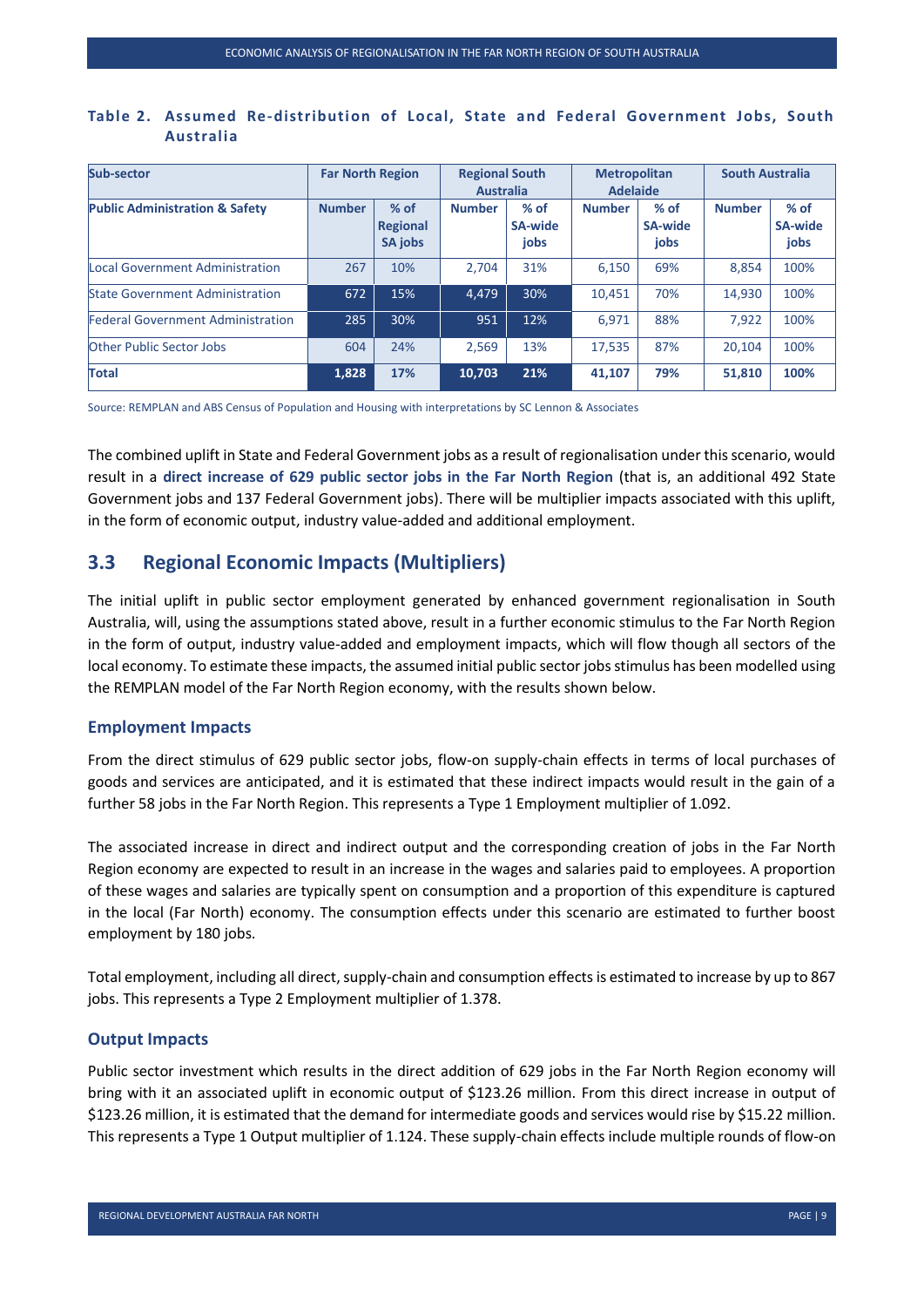effects, as servicing sectors increase their own output and demand for local goods and services in response to the direct change to the economy.

The increases in direct and indirect output and jobs in the Far North Region economy will be accompanied by a corresponding increase in the total of wages and salaries paid to employees. A proportion of these wages and salaries are typically spent on consumption and a proportion of this expenditure is captured in the local economy. The consumption effects under this scenario are estimated at \$43.31 million.

Total output, including all direct, supply-chain and consumption effects is estimated to increase by up to \$181.79 million. This represents a Type 2 Output multiplier of 1.475.

#### **Value-Added Impacts**

From a direct increase in output of \$123.26 million, the corresponding increase in direct value-added in the Far North Region economy is estimated at \$77.91 million. From this direct expansion in the economy, flow-on supplychain effects in terms of local purchases of goods and services are anticipated, and it is estimated that these indirect impacts would result in a further increase to value-added of \$7.38 million. This represents a Type 1 Valueadded multiplier of 1.095. The consumption effects under this scenario are expected to further boost value-added by \$26.60 million.

Total value-added, including all direct, supply-chain and consumption effects is estimated to increase by up to \$111.88 million. This represents a Type 2 Value-added multiplier of 1.436.

<span id="page-16-0"></span>A summary of the regional economic impacts is presented in Table 3.

|             | <b>Direct Effects</b> | <b>Supply Chain</b><br>(Production-induced)<br><b>Effects</b> | <b>Consumption-</b><br><b>induced Effects</b> | <b>Total Impact</b> |
|-------------|-----------------------|---------------------------------------------------------------|-----------------------------------------------|---------------------|
| Output      | \$123.26 million      | $$15.22$ million                                              | $$43.31$ million                              | \$181.79 million    |
| Value-Added | \$77.91 million       | \$7.38 million                                                | $$26.60$ million                              | \$111.88 million    |
| Employment  | 629 jobs              | 58 jobs                                                       | 180 jobs                                      | 867 jobs            |

#### **Table 3. Estimated Economic Impacts of Regionalisation, Far North Region**

Source: REMPLAN with interpretations by SC Lennon & Associates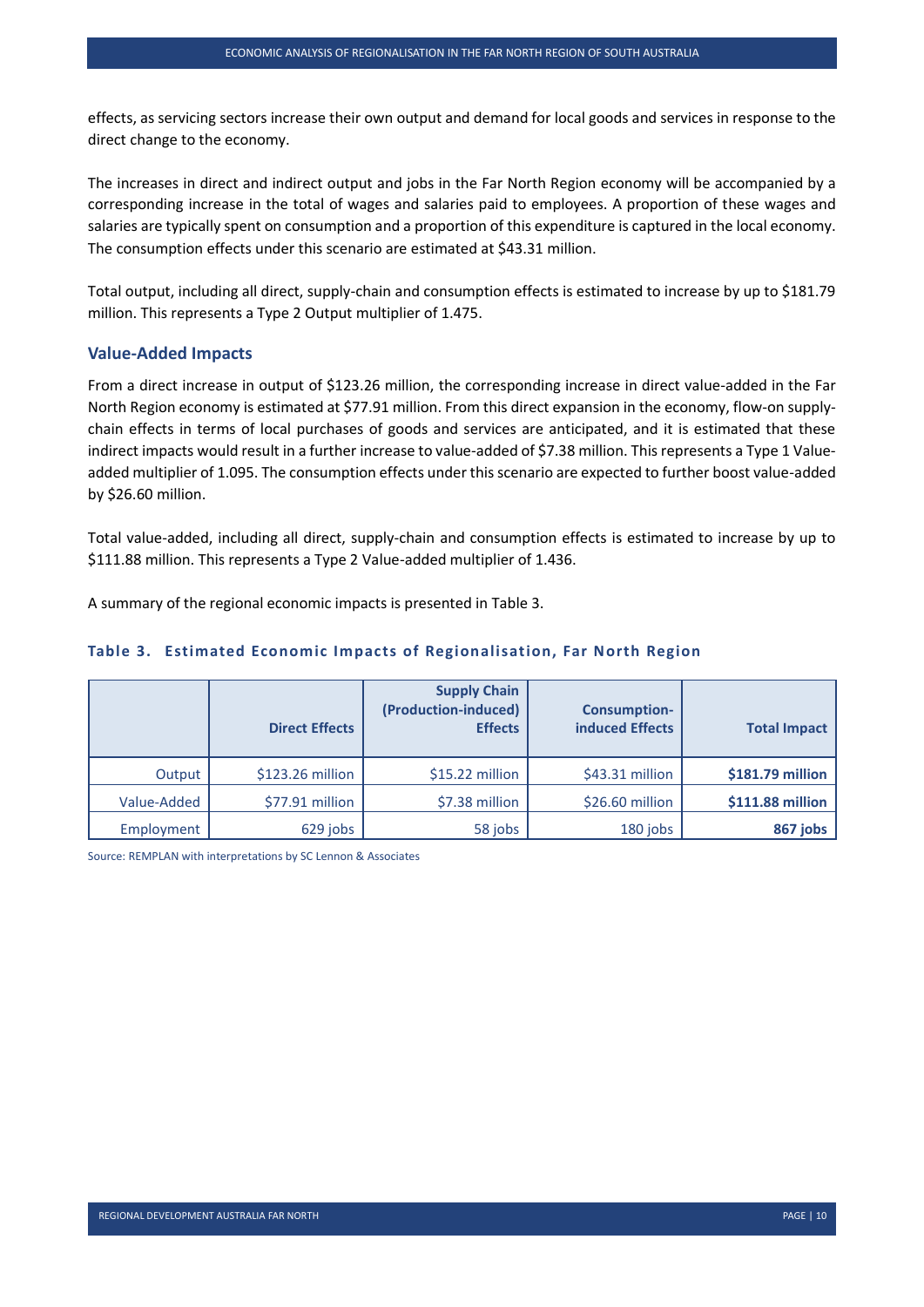#### <span id="page-17-0"></span>**4. Conclusion and Recommendations**

Policies aimed at regional economic development and 'regionalisation' are justified by the important contribution Australia's regions make to national prosperity. Presently, only a small percentage of State and Federal Government employees are located outside the metropolitan areas of each state and territory. In South Australia, representation of public sector employment is particularly low even by current national standards.

While the Federal Government embarked on a decentralisation program in 2017, as yet, South Australia does not have a formal policy on decentralisation. In its July 2019 submission to the PIRSA Regional Development Strategy Discussion Paper, the Local Government Association of South Australia (SAROC), highlighted the importance of decentralisation as a key policy tool to assist with the growth and development of regional South Australia through enhanced service delivery and population growth, as essential ingredients of regional economic development.

Policies aimed at decentralisation (regionalisation) are important components of broader regional development policies because they can help to facilitate better government through the improved provision of services and development of policy, and they can directly contribute to social and economic opportunities for communities in South Australia's regional areas.

In addition to addressing population imbalance and providing employment opportunities in the regions, decentralisation of government sector jobs may bring government services closer to the people they serve, better align government agencies to specialist regional areas and resources, tap into the specialist skills and experience of people living in regional areas and reduce operating costs for government. A collateral advantage of decentralisation is reducing the congestion and population pressure on capital cities.

The disruptions caused by the recent COVID-19 pandemic shows that, with these disruptions comes opportunity for regional Australia. According to the Federal Government's Centre for Population (2020), the social, economic and technological impacts of COVID-19 have raised the possibility of a longer-term shift in migration patterns between capital cities and regional areas across Australia. Data collected and analysed by the Centre suggests that there has been a net shift in migration towards regional areas. This is supported by the Regional Australia Institute, its research showing that, despite lockdowns and travel restrictions in Australia's major capitals, overall population flows from capital cities to regional areas continues to increase.

These migration patterns, while short-term in nature, present a strong rationale for areas such as the Far North Region of South Australia, to place greater emphasis on attracting government departments, businesses and people to the region as part of a broader economic development strategy.

The analysis presented in this report is informed by an overview of current thinking / arguments for regionalisation in Australia, some assumptions about what quantum of government departments might potentially re-locate to the Far North Region from Adelaide and elsewhere and economic modelling of the potential impacts. The report recognises that, complementing government investments in regionalisation, corporate regionalisation (or decentralisation) also offers opportunities for investment in regional Australia that benefits those regions, not only in terms of direct employment, but also in terms of indirect employment and development as a result of those investments.

Governments have an important role to play in this regard, by providing the enabling environment - the services, infrastructure and support mechanisms required to facilitate access to economic opportunity - which will make their regions conducive to private sector investment. The complexities of industry dynamics and supply chains at a State and national level means that to estimate what potential uplift in private sector investment could be generated by more focussed regionalisation policies is challenging and more in-depth research would be required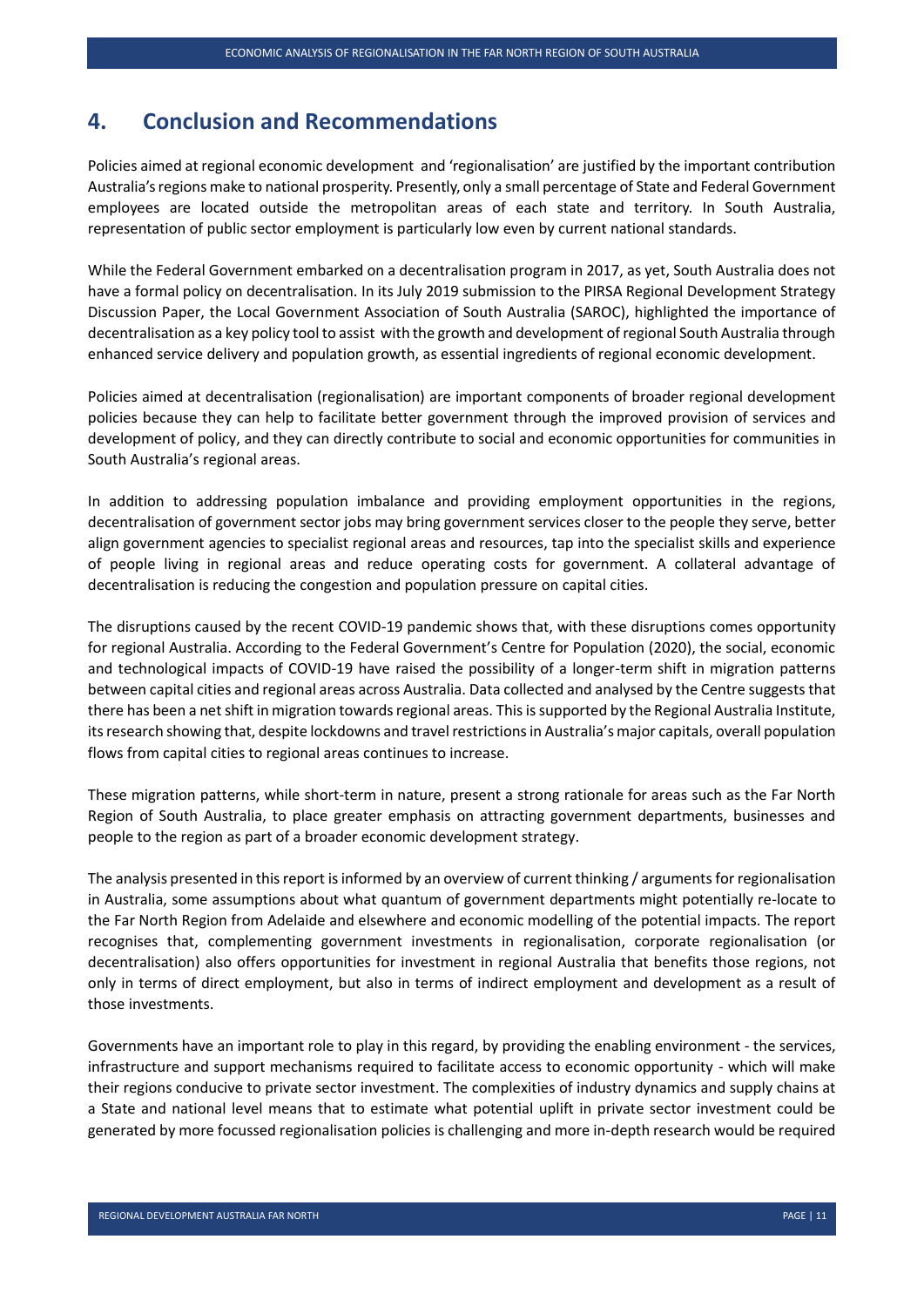to accurately estimate and quantify the potential uplift in private sector investment that could be attracted to the regions from the cities, and more specifically, to the Far North Region.

When considering the potential impacts of government decentralisation / regionalisation on the Far North Region, it is important to understand that employment opportunities are not necessarily restricted to those within a relocated government department or agency. Rather, employment opportunities may arise from any increased spending in the regional economy by public sector employees and their families, and from any associated private investment that follows a public sector move to a non-metropolitan area.

The economic analysis presented in this report demonstrates that the benefits of government-led regionalisation in South Australia will be substantial and if the Far North Region can capture its share, this will result in significant direct and indirect benefits in the form of public sector employment and economic activity, with flow-ons throughout all sectors of the Far North regional economy.

The combined uplift in State and Federal Government jobs as a result of regionalisation under the scenario put forward in this report, would see a direct increase of 629 public sector jobs in the Far North Region. There will be multiplier impacts associated with this uplift, resulting in a total increase in industry value-added of approximately \$112 million and another 867 jobs across all sectors in the Far North regional economy. These economic impacts are substantial.

To help the Far North Region progress its case for more government investment in the region and realise these estimated economic benefits through pro-active and tailored regionalisation policies and strategies, it is recommended that RDA Far North:

- Engage with its regional development partners the Outback Communities Authority, Local Councils and others - to share the contents and findings of this report as a means of establishing a shared policy position on regionalisation in the Far North Region.
- Use the contents and findings of this report as the basis for the region's advocacy efforts with State and Federal Government agencies, to present the case for regionalisation in the Far North Region.
- Work with its regional development partners to embed a shared regionalisation policy in all future economic development and investment attraction policy and strategy material.

Progressing these next steps will place the Far North Region on an informed, strategic and co-ordinated pathway to pro-actively support the case for greater government and private sector investment in the Far North Region.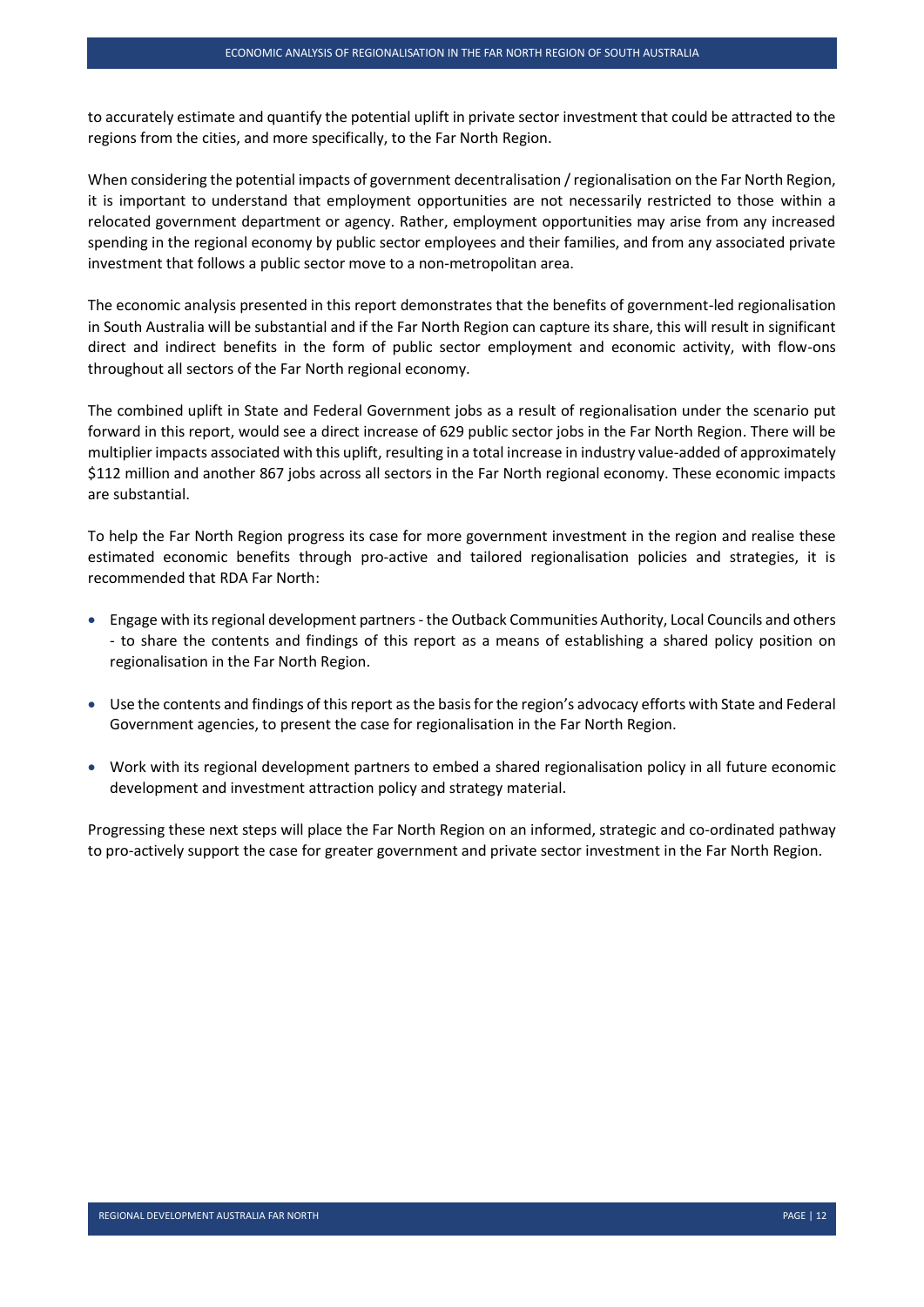## <span id="page-19-0"></span>**Bibliography**

Australian Bureau of Statistics (September 2020), *Household Impacts of COVID-19 Survey*

Australian Bureau of Statistics (2016), *Census of Population and Housing, Working Population Profile* (2006.0)

Commonwealth of Australia, Centre for Population (2020), *Migration Between Cities and Regions – A quick guide to COVID-19 impacts* 

Commonwealth of Australia (June 2018), *Regions at the Ready: Investing in Australia's Future – House of Representatives Standing Committee on Regional Development and Decentralisation* 

Commonwealth of Australia (2018), *House of Representatives Standing Committee on Regional Development and Decentralisation – Issues Paper* 

Local Government Association of South Australia (July 2019), *PIRSA Regional Development Strategy - Discussion Paper, LGA Submission* 

Government of South Australia, PIRSA (2021), *Regional Development Strategy*

Regional Australia Institute (28 October 2021), *Regional Movers Index* 

Regional Australia Institute (2015), *The Economic Contribution of Regions to Australia's Prosperity*

Regional Australia Institute (September 2017), *Submission to the Select Committee on Regional Development and Decentralisation* 

Lennon, S. (2014), *Addressing the Determinants of Sustainable Economic Development*, in Economic Development, The Quarterly Journal of Economic Development Australia, Volume 7, Issue 1

[https://login.remplan.com.au/community/?proj=f98e07dfbdf14275b6c49c412a414dab,](https://login.remplan.com.au/community/?proj=f98e07dfbdf14275b6c49c412a414dab) viewed 13 December 2021

[https://www.abs.gov.au/articles/one-year-covid-19-aussie-jobs-business-and-economy,](https://www.abs.gov.au/articles/one-year-covid-19-aussie-jobs-business-and-economy) viewed 3 February 2022

[https://www.abs.gov.au/statistics/people/population/national-state-and-territory-population/latest-release,](https://www.abs.gov.au/statistics/people/population/national-state-and-territory-population/latest-release) viewed 13 December 2021

[https://www.canberratimes.com.au/story/7449409/regionalisation-the-time-to-act-is-now/,](https://www.canberratimes.com.au/story/7449409/regionalisation-the-time-to-act-is-now/) viewed 3 February 2022